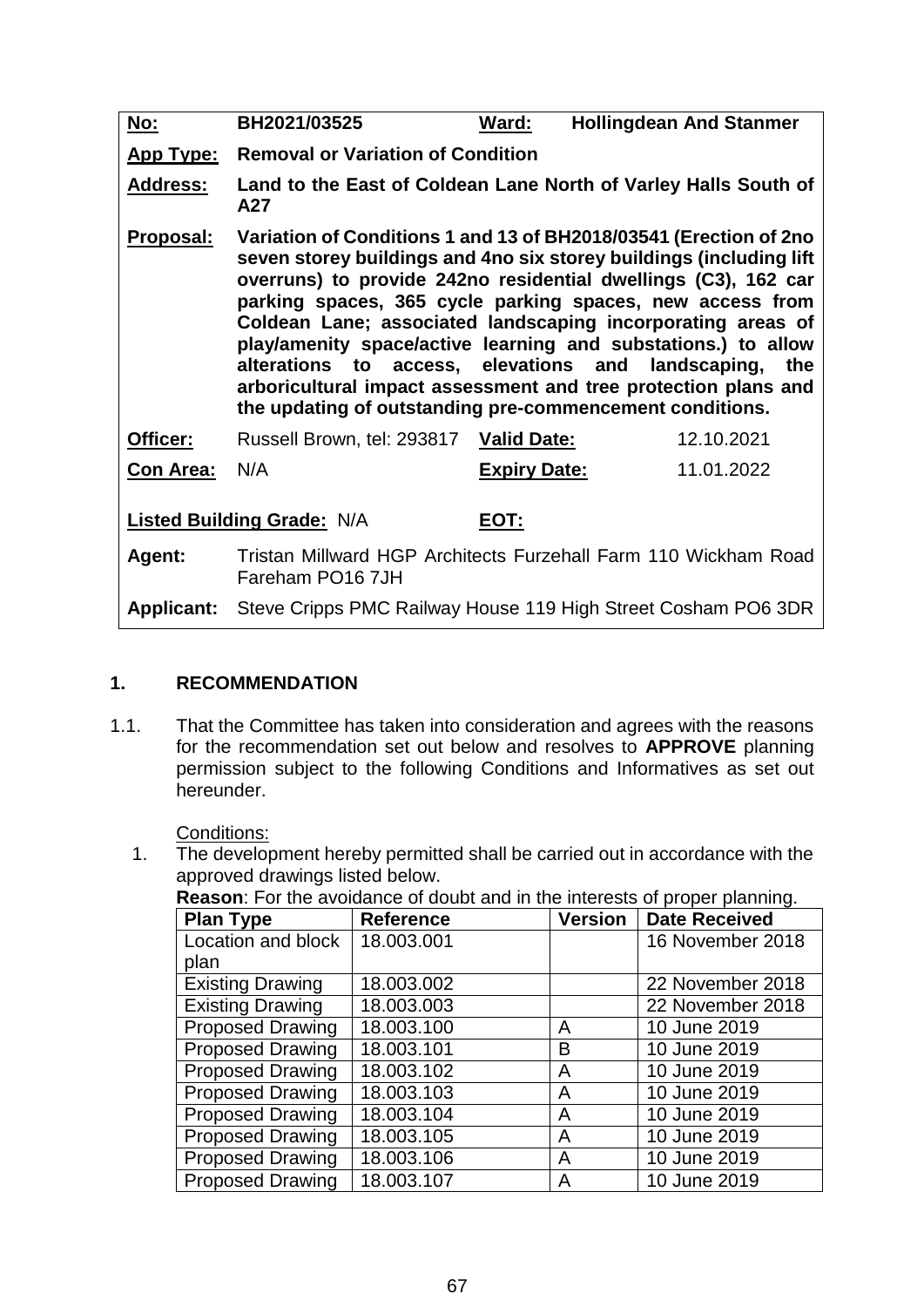| <b>Proposed Drawing</b> | 18.003.108               | A              | 10 June 2019      |
|-------------------------|--------------------------|----------------|-------------------|
| <b>Proposed Drawing</b> | 18.003.109               | A              | 10 June 2019      |
| <b>Proposed Drawing</b> | 18.003.110               |                | 22 November 2018  |
| <b>Proposed Drawing</b> | 18.003.111               |                | 22 November 2018  |
| <b>Proposed Drawing</b> | 18.003.112               |                | 22 November 2018  |
| <b>Proposed Drawing</b> | 18.003.113               |                | 22 November 2018  |
| <b>Proposed Drawing</b> | 18.003.120               |                | 22 November 2018  |
| <b>Proposed Drawing</b> | 18.003.121               |                | 22 November 2018  |
| <b>Proposed Drawing</b> | 18.003.122               |                | 22 November 2018  |
| <b>Proposed Drawing</b> | 18.003.123               |                | 22 November 2018  |
| <b>Proposed Drawing</b> | 18.003.130               |                | 22 November 2018  |
| <b>Proposed Drawing</b> | 18.003.131               |                | 22 November 2018  |
| <b>Proposed Drawing</b> | 18.003.132               |                | 22 November 2018  |
| <b>Proposed Drawing</b> | 18.003.133               |                | 22 November 2018  |
| <b>Proposed Drawing</b> | 18.003.140               |                | 22 November 2018  |
| <b>Proposed Drawing</b> | 18.003.141               |                | 22 November 2018  |
| <b>Proposed Drawing</b> | 18.003.142               |                | 22 November 2018  |
| <b>Proposed Drawing</b> | 18.003.143               |                | 22 November 2018  |
| <b>Proposed Drawing</b> | 18.003.150               | A              | 10 June 2019      |
| <b>Proposed Drawing</b> | 18.003.151               | A              | 10 June 2019      |
| <b>Proposed Drawing</b> | 18.003.152               | A              | 10 June 2019      |
| <b>Proposed Drawing</b> | 18.003.153               |                | 22 November 2018  |
| <b>Proposed Drawing</b> | 18.003.160               |                | 22 November 2018  |
| <b>Proposed Drawing</b> | 18.003.161               |                | 22 November 2018  |
| <b>Proposed Drawing</b> | 18.003.162               |                | 22 November 2018  |
| <b>Proposed Drawing</b> | 18.003.163               |                | 22 November 2018  |
| Report/Statement        | <b>External Lighting</b> | P <sub>3</sub> | 22 November 2018  |
|                         | <b>Strategy CPW-</b>     |                |                   |
|                         | 180758-E-EXT-01          |                |                   |
| Report/Statement        | Landscape Open           | <b>Rev E</b>   | 10 May 2019       |
|                         | <b>Space Strategy</b>    |                |                   |
| Report/Statement        | Design Addendum          |                | 11 June 2019      |
| <b>Proposed Drawing</b> | 19099-HGP-XX-XX-         | P <sub>1</sub> | 30 September 2021 |
|                         | DR-A-0027                |                |                   |
| <b>Proposed Drawing</b> | 19099-HGP-XX-XX-         | P <sub>1</sub> | 30 September 2021 |
|                         | DR-A-0028                |                |                   |
| <b>Proposed Drawing</b> | 19099-HGP-XX-XX-         | P <sub>1</sub> | 30 September 2021 |
|                         | DR-A-0029                |                |                   |
| <b>Proposed Drawing</b> | 19099-HGP-XX-XX-         | P <sub>1</sub> | 30 September 2021 |
|                         | DR-A-0030                |                |                   |
| <b>Proposed Drawing</b> | 19099-HGP-XX-XX-         | P <sub>1</sub> | 30 September 2021 |
|                         | DR-A-0031                |                |                   |
| <b>Proposed Drawing</b> | 19099-HGP-XX-XX-         | P <sub>1</sub> | 30 September 2021 |
|                         | DR-A-0032                |                |                   |
| <b>Proposed Drawing</b> | 19099-HGP-XX-XX-         | P <sub>1</sub> | 30 September 2021 |
|                         | DR-A-0033                |                |                   |
| <b>Proposed Drawing</b> | 19099-HGP-XX-XX-         | P <sub>1</sub> | 30 September 2021 |
|                         | DR-A-0034                |                |                   |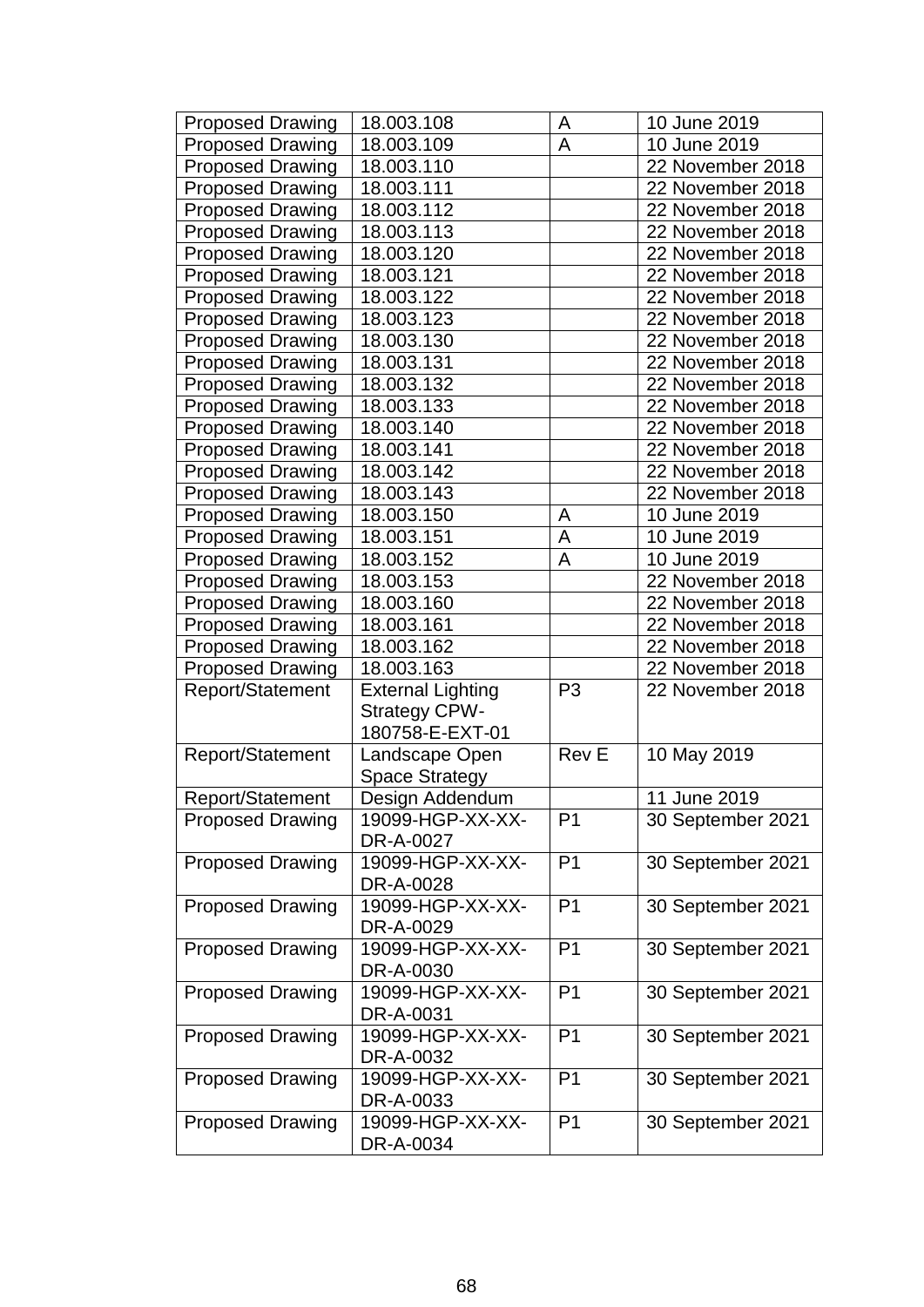| <b>Proposed Drawing</b> | 19099-HGP-XX-XX-              | P <sub>1</sub> | 30 September 2021 |
|-------------------------|-------------------------------|----------------|-------------------|
| <b>Proposed Drawing</b> | DR-A-0035<br>19099-HGP-XX-XX- | P <sub>1</sub> | 30 September 2021 |
|                         | DR-A-0036                     |                |                   |
| <b>Proposed Drawing</b> | 19099-HGP-XX-XX-              | P <sub>1</sub> | 30 September 2021 |
|                         | DR-A-0037                     |                |                   |
| <b>Proposed Drawing</b> | 19099-HGP-XX-XX-              | P <sub>1</sub> | 30 September 2021 |
|                         | DR-A-0038                     |                |                   |
| <b>Proposed Drawing</b> | 19099-HGP-XX-XX-              | P <sub>1</sub> | 30 September 2021 |
|                         | DR-A-0039                     |                |                   |
| <b>Proposed Drawing</b> | 19099-HGP-XX-XX-              | P <sub>1</sub> | 30 September 2021 |
|                         | DR-A-0040                     |                |                   |
| <b>Proposed Drawing</b> | 19099-HGP-XX-XX-              | P <sub>1</sub> | 30 September 2021 |
|                         | DR-A-0041                     |                |                   |
| <b>Proposed Drawing</b> | 19099-HGP-XX-XX-              | P <sub>1</sub> | 30 September 2021 |
|                         | DR-A-0042                     |                |                   |
| <b>Proposed Drawing</b> | 19099-HGP-XX-XX-              | P <sub>1</sub> | 30 September 2021 |
|                         | DR-A-0043                     |                |                   |
| <b>Proposed Drawing</b> | 19099-HGP-XX-XX-              | P <sub>1</sub> | 30 September 2021 |
|                         | DR-A-0044                     |                |                   |
| <b>Proposed Drawing</b> | 19099-HGP-XX-XX-              | P <sub>1</sub> | 30 September 2021 |
|                         | DR-A-0045                     |                |                   |
| Arboricultural          | <b>Tree Survey</b>            |                | 30 September 2021 |
| Report                  | <b>Schedule</b>               |                |                   |
| <b>Proposed Drawing</b> | $A - 325$                     | P <sub>1</sub> | 13 December 2021  |
| <b>Proposed Drawing</b> | 326                           | C <sub>3</sub> | 13 December 2021  |

- 2. Not used
- 3. Development shall be carried out in accordance with the material details approved under BH2021/00548. **Reason**: To ensure a satisfactory appearance to the development and to comply with Policies QD5 of the Brighton & Hove Local Plan and CP12 of the Brighton & Hove City Plan Part One.
- 4. An example bay study showing full details of windows and their reveals and sills including 1:20 scale elevational drawings and sections shall be submitted to and approved in writing by the Local Planning Authority within three months of the date of the development hereby approved. The works shall be carried out and completed fully in accordance with the approved details and shall be retained as such thereafter.

**Reason**: To ensure a satisfactory appearance to the development and to comply with Policy CP12 of the Brighton & Hove City Plan Part One.

5. The development hereby approved shall not be occupied until the refuse and recycling storage facilities indicated on the approved plans have been fully implemented and made available for use. These facilities shall thereafter be retained for use at all times.

**Reason**: To ensure the provision of satisfactory facilities for the storage of refuse and recycling and to comply with Policies QD27 of the Brighton & Hove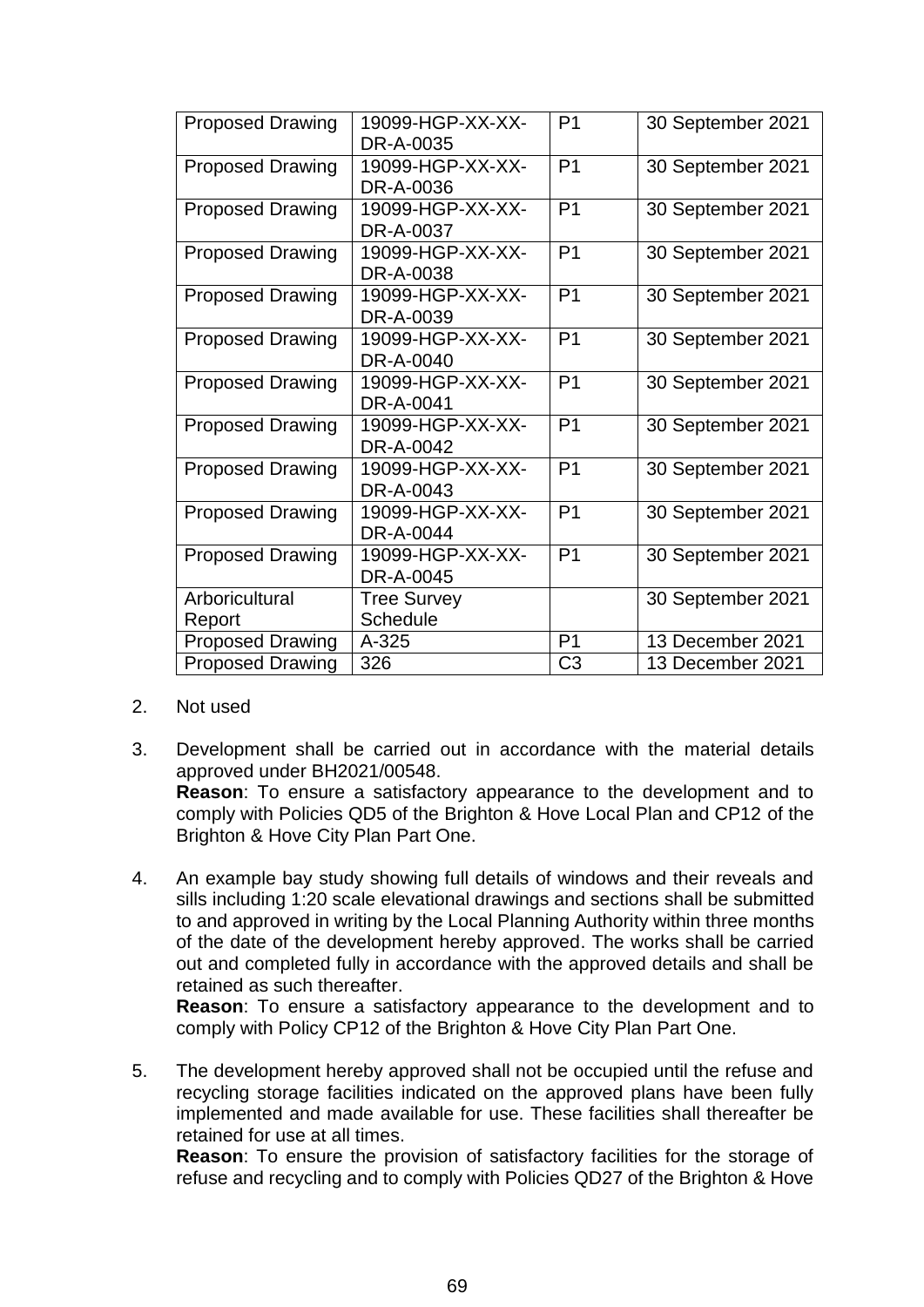Local Plan, CP8 of the Brighton & Hove City Plan Part One and WMP3e of the East Sussex, South Downs and Brighton & Hove Waste and Minerals Local Plan Waste and Minerals Plan.

- 6. The archaeological works shall be carried out in accordance with the details approved under BH2020/00910. **Reason**: To ensure that the archaeological and historical interest of the site is safeguarded and recorded to comply with Policies HE12 of the Brighton & Hove Local Plan and CP15 of the Brighton & Hove City Plan Part One.
- 7. The archaeological site investigation and post-investigation assessment shall be carried out in accordance with the details approved under BH2021/00294. **Reason**: To ensure that the archaeological and historical interest of the site is safeguarded and recorded to comply with Policies HE12 of the Brighton & Hove Local Plan and CP15 of the Brighton & Hove City Plan Part One.
- 8. No cables, wires, aerials, pipework (except rainwater downpipes as shown on the approved plans), meter boxes or flues shall be fixed to any elevation facing a highway. **Reason**: To safeguard the appearance of the building and the visual amenities of the locality and to comply with Policy CP12 of the Brighton & Hove City Plan Part One.
- 9. No tree shown as retained on the approved drawings shall be cut down, uprooted, destroyed, pruned, cut or damaged in any manner during the development phase and thereafter within 5 years from the date of occupation of the building for its permitted use, other than in accordance with the approved plans and particulars or as may be permitted beforehand in writing from the local planning authority. Any trees or plants which within a period of 5 years from the completion of the development die, are removed or become seriously damaged or diseased shall be replaced in the next planting season with others of similar size and species.

**Reason**: To enhance the appearance of the development in the interest of the visual amenities of the area, to provide ecological, environmental and biodiversity benefits and to maximise the quality and usability of open spaces within the development in compliance with Policies QD15 of the Brighton & Hove Local Plan and CP12 and CP13 of the Brighton & Hove City Plan Part One.

- 10. Prior to occupation of the development hereby permitted, a detailed landscaping scheme shall be submitted to and approved in writing by the Local Planning Authority. The approved landscaping shall be implemented in accordance with the approved details in the first planting season after completion or first occupation of the development, whichever is the sooner. The scheme shall include the following:
	- a. details of all hard and soft surfacing to include type, position, design, dimensions and materials and any sustainable drainage system used;
	- b. a schedule detailing sizes and numbers/densities of all proposed trees/plants including details of tree pit design, use of guards or other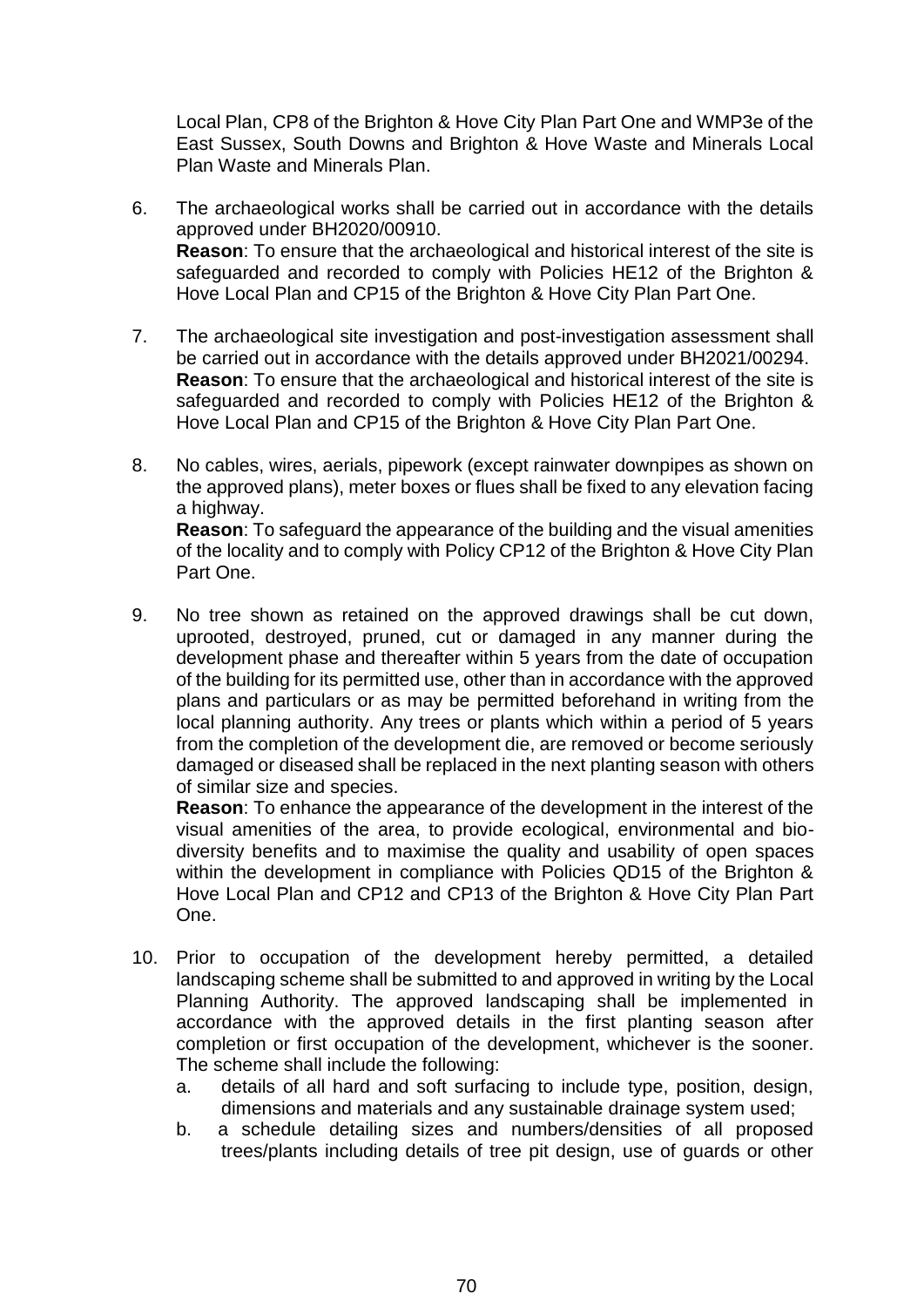protective measures and confirmation of location, species and sizes, nursery stock type, supplier and defect period;

- c. details of all boundary treatments to include type, position, design, dimensions and materials;
- d. details of all communal food production areas, bed and receptacles;
- e. details of locations for mulching and composting and/or the provision of communal composting bins.

Any trees or plants which within a period of 5 years from the completion of the development die, are removed or become seriously damaged or diseased shall be replaced in the next planting season with others of similar size and species.

**Reason**: To enhance the appearance of the development in the interest of the visual amenities of the area and to comply with Policies QD15 of the Brighton & Hove Local Plan and CP12 and CP13 of the Brighton & Hove City Plan Part One.

11. The hard surface hereby approved shall be made of porous materials and retained thereafter or provision shall be made and retained thereafter to direct run-off water from the hard surface to a permeable or porous area or surface within the curtilage of the property.

**Reason**: To reduce the risk of flooding and pollution and increase the level of sustainability of the development and to comply with Policies CP8 and CP11 of the Brighton & Hove City Plan Part One.

12. Prior to the first occupation of the development hereby approved, precise details for the formation of the woodland walk including no-dig construction, surface materials and containment shall be submitted to and approved in writing by the local planning authority. The works shall be carried out in accordance with the approved details.

**Reason**: As this matter is fundamental to protecting the trees which are to be retained on the site during construction works in the interest of the visual amenities of the area and to comply with Policies QD16 of the Brighton & Hove Local Plan and CP12 and CP13 of the Brighton & Hove City Plan Part One and SPD06: Trees and Development Sites.

13. No works to any trees shall commence (including all preparatory work) until the protection measures identified in the submitted Tree Survey Schedule on drawing nos. PJC/5889/21/B Sheet numbers 1 of 5, 2 of 5, 3 of 5, 4 of 5 and 5 of 5, dated 13 September 2021 and received on the 30 September 2021; are in place and retained throughout the construction process. The fences shall be erected in accordance with British Standard BS5837 (2012) Trees in relation to design, demolition and construction - Recommendations and shall be retained until the completion of the development and no vehicles, plant or materials shall be driven or placed within the areas enclosed by such fences. **Reason**: As this matter is fundamental to protecting the trees which are to be retained on the site during construction works in the interest of the visual amenities of the area and to comply with Policies QD16 of the Brighton & Hove Local Plan and CP12 and CP13 of the Brighton & Hove City Plan Part One and SPD06: Trees and Development Sites.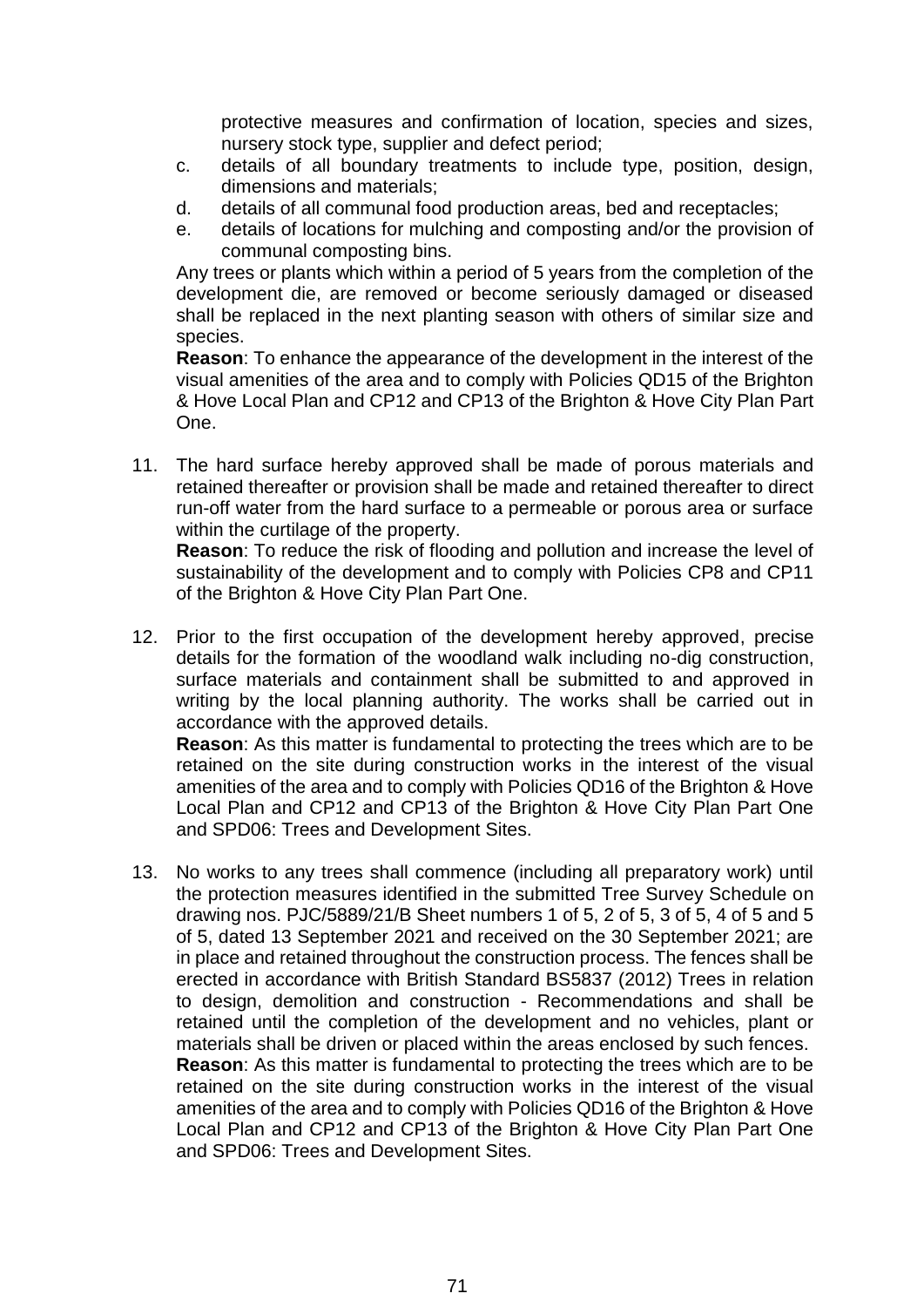- 14. The development shall be implemented in strict accordance with the details of tree protection monitoring and site supervision by a suitably qualified tree specialist approved under BH2020/03500. **Reason**: As this matter is fundamental to protecting the trees which are to be retained on the site during construction works in the interest of the visual amenities of the area and to comply with Policies QD16 of the Brighton & Hove Local Plan and CP12 and CP13 of the Brighton & Hove City Plan Part One and SPD06: Trees and Development Sites.
- 15. Prior to first occupation/use of the development hereby permitted, details of secure, inclusive and accessible cycle parking facilities for the occupants of, and visitors to, the development shall have been submitted to and approved in writing by the Local Planning Authority. The approved facilities shall be fully implemented and made available for use prior to the first occupation of the development and shall thereafter be retained for use at all times.

**Reason**: To ensure that satisfactory facilities for the parking of cycles are provided and to encourage travel by means other than private motor vehicles and to comply with Policy TR14 of the Brighton & Hove Local Plan and SPD14: Parking Standards.

16. Prior to the first use/occupation of the development hereby approved a Waste & Recycling Management Plan, which includes, inter alia, details of the types of storage of waste and recycling, types of vehicles used to collect these materials, how collections will take place and the frequency of collections shall be submitted to and approved in writing by the Local Planning Authority. All waste, recycling and their storage and collection activities shall thereafter be carried out in accordance with the approved plan. **Reason**: In order to ensure that the safe operation of the development and to

protection of the amenities of nearby residents, in accordance with Policies SU10, QD27 and TR7 of the Brighton & Hove Local Plan and the Waste and Minerals Plan for East Sussex, South Downs and Brighton & Hove.

17. The development hereby permitted shall not be occupied until a Delivery & Service Management Plan, which includes details of the types of vehicles, how deliveries servicing and refuse collection will take place and the frequency of those vehicle movements has been submitted to and approved in writing by the Local Planning Authority. All deliveries servicing and refuse collection shall thereafter be carried out in accordance with the approved plan.

**Reason**: In order to ensure that the safe operation of the development and to protection of the amenities of nearby residents, in accordance with Policies SU10, QD27 and TR7 of the Brighton & Hove Local Plan.

- 18. Notwithstanding the plans hereby permitted, details of the design of internal streets and spaces shall be submitted to and approved in writing by the Local Planning Authority and the Local Highway Authority within three months of the date of the development hereby approved. The submitted scheme shall - A. Include full details, of the following
	- i. Geometry and layout, including dimensions and visibility splays
	- ii. Pavement constructions and surfacing, kerbs and edge restraints
	- iii. Levels and gradients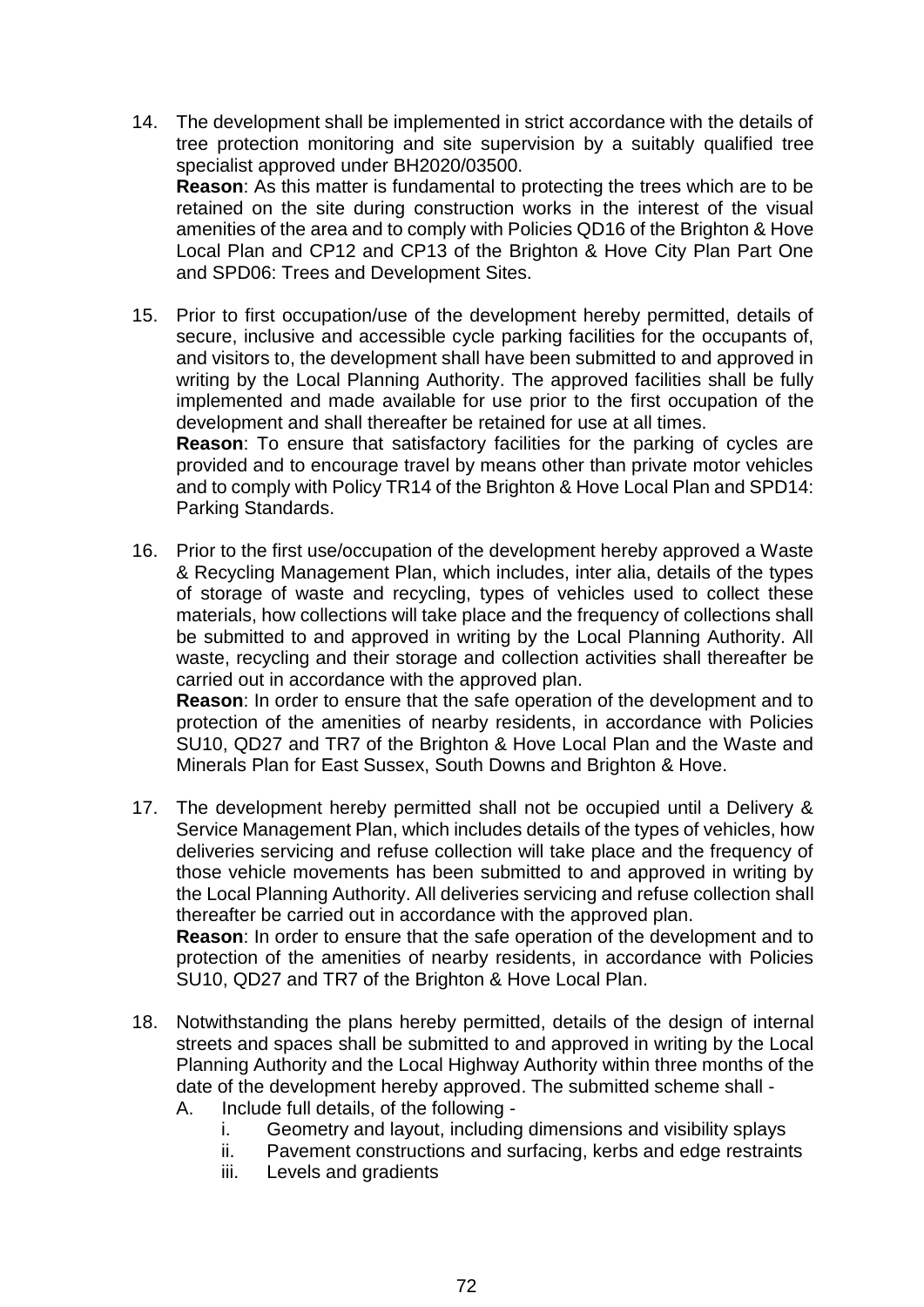- iv. Lighting
- v. Drainage
- vi. Street furniture
- vii. Trees and planting
- viii. Traffic signs and road markings
- B. Have been developed through engagement with disabled user groups and others who may be negatively impacted by any shared surface and/or level surface proposals;
	- i. Be supported by a statement detailing that engagement and steps taken in response, as well as an equality impact assessment.

Thereafter the approved shall be retained for use at all times.

**Reason**: In the interest of highway safety, sustainability, quality design, the historic environment and public amenity and to comply with Policies TR7, TR11, TR12, TR14,TR15, TR18, SU3, SU5, QD1, QD2, QD3, QD14, QD20, QD25, QD26, QD27 and HE6 of the Brighton & Hove Local Plan and SA6, CP7, CP9, CP12, CP13 and CP15 of the City Plan Part One.

19. The development hereby permitted shall not be occupied until the pedestrian crossing points and refuges islands on Coldean Lane, associated dropped kerbs and tactile paving has been installed at the crossing points between Coldean Lane and within the site.

**Reason**: To ensure that suitable footway provision is provided to and from the development and to comply with policies TR7 of the Brighton & Hove Local Plan and CP9 of the Brighton & Hove City Plan Part One.

- 20. Notwithstanding the plans hereby approved, prior to commencement of development above ground floor slab level, a car parking management plan shall be submitted to and approved by the Local Planning Authority, such plan to include details of the following -
	- Allocation of spaces between different types including, motor-cycles, disabled, car club, and bays with passive and active electric vehicle charging points.
	- Allocation of spaces between residents and visitors.
	- A scheme for conveying allocations to occupiers of the development.
	- A scheme to bring spaces with passive electric car charging points into active service.
	- Controls to limit access to and within parking areas, particularly on 'Match Days'.
	- A scheme to provide security for users of parking areas.
	- A scheme to ensure the safety of pedestrians when vehicles of all kinds are manoeuvring within the car park.

The approved Car Parking Management Plan shall be fully implemented prior to first occupation of the development and thereafter maintained.

**Reason**: To ensure that adequate parking provision is retained and prevent excess overspill onto surrounding streets, and to comply with policy TR7 and TR18 of Brighton & Hove Local Plan policy, policy CP9 of the Brighton and Hove City Council City Plan Part One, and SPD14 Parking Standards.

21. Within three months of the date of first occupation a Travel Plan for the development has been submitted to and approved in writing by the Local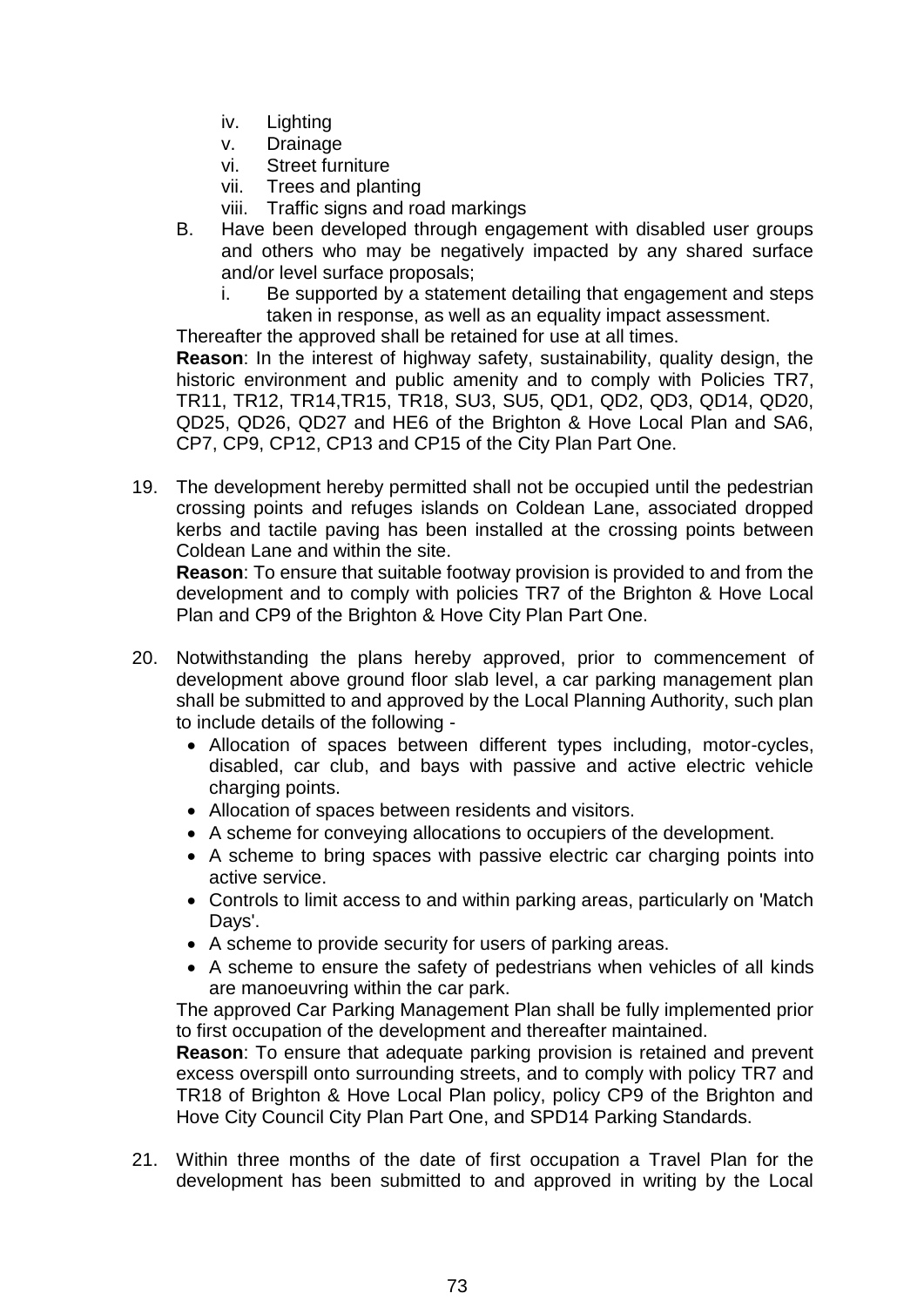Planning Authority. The Travel Plan shall thereafter be fully implemented in accordance with the approved details.

**Reason**: To ensure the promotion of safe, active and sustainable forms of travel and comply with Policies TR4 of the Brighton & Hove Local Plan and CP9 of the Brighton & Hove City Plan Part One.

- 22. Not used
- 23. The wheelchair accessible dwelling(s) hereby permitted as detailed on the plans hereby approved shall be completed in compliance with Building Regulations Optional Requirement M4(3)(2b) (wheelchair user dwellings) prior to first occupation and shall be retained as such thereafter. All other dwelling(s) hereby permitted shall be completed in compliance with Building Regulations Optional Requirement M4(2) (accessible and adaptable dwellings) prior to first occupation and shall be retained as such thereafter. Evidence of compliance shall be notified to the building control body appointed for the development in the appropriate Full Plans Application, or Building Notice, or Initial Notice to enable the building control body to check compliance.

**Reason**: To ensure satisfactory provision of homes for people with disabilities and to meet the changing needs of households and to comply with Policy HO13 of the Brighton & Hove Local Plan.

24. None of the residential units hereby approved shall be occupied until each residential unit built has achieved an energy efficiency standard of a minimum of 19% CO2 improvement over Building Regulations requirements Part L 2013 (TER Baseline). **Reason**: To ensure that the development is sustainable and makes efficient

use of energy to comply with Policy CP8 of the Brighton & Hove City Plan Part One.

25. None of the residential units hereby approved shall be occupied until each residential unit built has achieved as a minimum, a water efficiency standard of not more than 110 litres per person per day maximum indoor water consumption.

**Reason**: To ensure that the development is sustainable and makes efficient use of water to comply with Policy CP8 of the Brighton & Hove City Plan Part One.

26. Prior to first occupation of the development hereby approved, details of the photovoltaic array to the flat roofs of each block shall be submitted to and approved in writing by the Local Planning Authority. The photovoltaic array shall then be installed in accordance with the approved details.

**Reason**: To ensure that the development is sustainable and makes efficient use of energy, water and materials and has an acceptable appearance and to comply with Policies CP8 and CP12 of the Brighton & Hove City Plan Part One.

27. The construction shall be carried out in accordance with the CEMP approved under BH2021/00548. **Reason**: As this matter is fundamental to the protection of amenity, highway safety and managing waste throughout development works and to comply with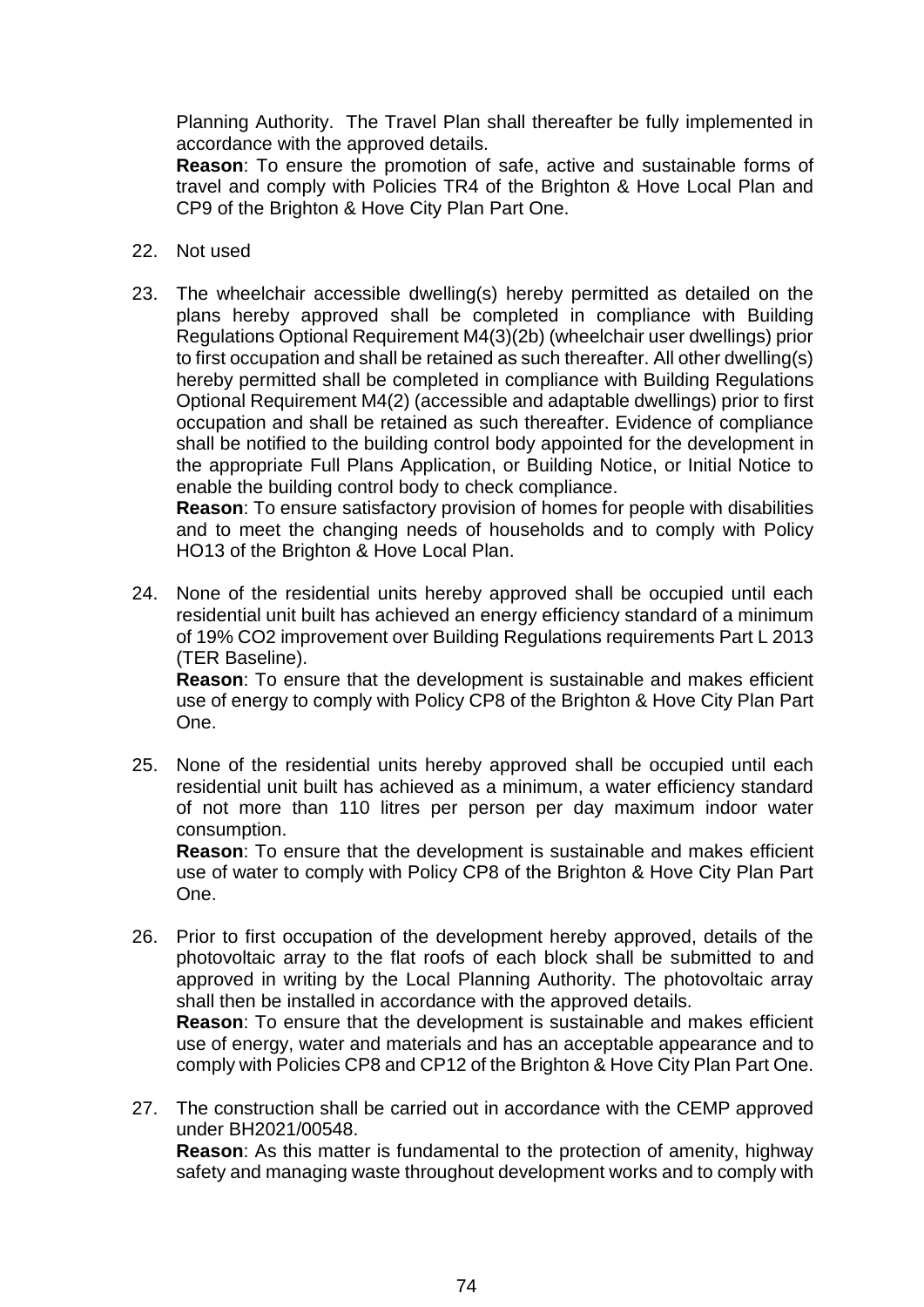Policies QD27, SU9, SU10 and TR7 of the Brighton & Hove Local Plan, CP8 of the Brighton & Hove City Plan Part One, and WMP3d of the East Sussex, South Downs and Brighton & Hove Waste and Minerals Local Plan 2013 and Supplementary Planning Document 03 Construction and Demolition Waste.

- 28. Access to the flat roofs of the buildings hereby approved shall be for maintenance or emergency purposes only and shall not be accessed for any other purpose. **Reason**: In order to protect adjoining properties from overlooking and noise disturbance and to comply with Policies QD14 and QD27 of the Brighton & Hove Local Plan.
- 29. Details of safety systems around the internal perimeter of the flat roof of the buildings hereby approved shall be submitted to and approved in writing by the local planning authority.

**Reason**: To ensure a satisfactory appearance to the development and to comply with Policies HE6 and QD27 of the Brighton & Hove Local Plan and CP15 of the Brighton & Hove City Plan Part One.

30. A Site Waste Management Plan shall be submitted to and approved in writing by the Local Planning Authority within three months of the date of the development hereby approved. The development shall be carried out in accordance with the details approved. **Reason**: To maximise the sustainable management of waste and to minimise

the need for landfill capacity and to comply with Policy WMP3d of the East Sussex, South Downs and Brighton & Hove Waste and Minerals Local Plan.

- 31. Prior to occupation, an updated "lighting design strategy for biodiversity" which takes account of the revised layout hereby approved which includes security of occupants and visitors, shall be submitted to and approved in writing by the local planning authority. The strategy shall show how and where external lighting will be installed (through the provision of appropriate lighting contour plans and technical specifications) so that it can be clearly demonstrated that areas to be lit will not disturb or prevent sensitive species using their territory or having access to their breeding sites and resting places. All external lighting shall have:
	- i. Zero upward light ratio street lamps that should be 0.0% when installed, and the inclination fixed;
	- ii. Colour temperatures of 3000K rather than 4000+;
	- iii. Enable dimming options on curfews;
	- iv. Follow the approach adopted by Hampshire and West Sussex County Council regarding part night lighting to reduce carbon emissions

All external lighting shall be installed in accordance with the specifications and locations set out in the strategy, and these shall be maintained thereafter in accordance with the strategy.

**Reason**: Many species active at night (e.g. bats and badgers) are sensitive to light pollution. The introduction of artificial light might mean such species are disturbed and / or discouraged from using their breeding and resting places, established flyways or foraging areas. Such disturbance can constitute an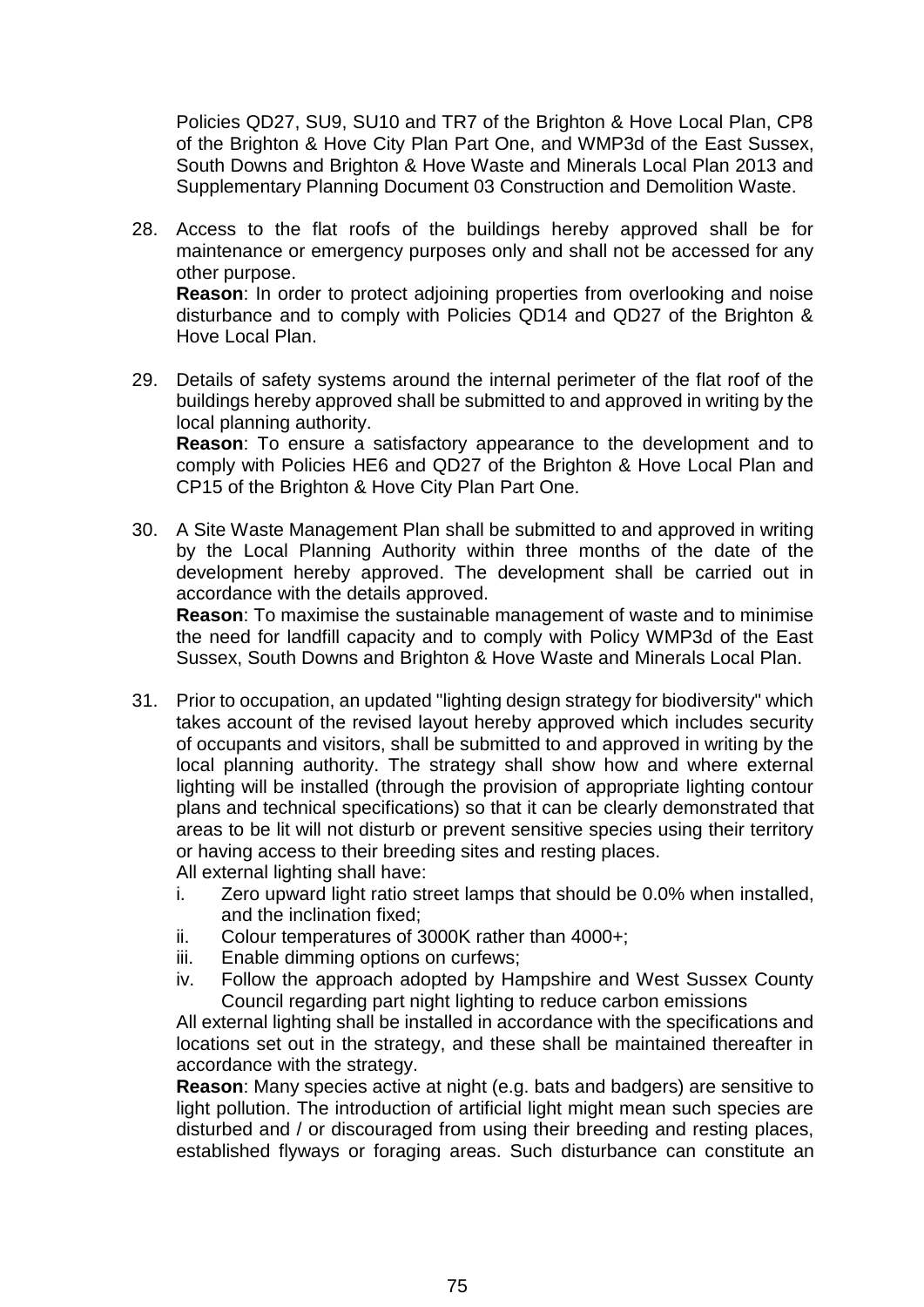offence under relevant wildlife. To comply with Policy CP10 of the Brighton & Hove City Plan Part One.

- 32. A scheme for the provision of affordable housing as part of the development shall be submitted to and approved in writing by the Local Planning Authority within three months of the date of the development hereby approved. The affordable housing shall be provided in accordance with the approved scheme and shall meet the definition of affordable housing in Annex 2 of the National Planning Policy Framework or any future guidance that replaces it. The scheme shall include:
	- a. the numbers, type, tenure and location on the site of the affordable housing provision to be made which shall consist of not less than 40% of housing units/bed spaces;
	- b. the timing of the construction of the affordable housing and its phasing in relation to the occupancy of the market housing;
	- c. the arrangements for the transfer of the affordable housing to an affordable housing provider, or the management of the affordable housing (if no RSL involved);
	- d. the arrangements to ensure that such provision is affordable for both first and subsequent occupiers of the affordable housing; and the occupancy criteria to be used for determining the identity of occupiers of the affordable housing and the means by which such occupancy criteria shall be enforced.

Reason: To ensure the development meets the housing needs of the city and to comply with Policy CP20 of the Brighton & Hove City Plan Part One.

33. A drainage strategy detailing the proposed means of foul water disposal and an implementation timetable, shall be submitted to and approved in writing by the Local Planning Authority in consultation with the sewerage undertaker within three months of the date of the development hereby approved. The development shall be carried out in accordance with the approved scheme and timetable.

**Reason**: To ensure adequate foul sewage drainage/treatment is available prior to development commencing and to comply with Policy SU5 of the Brighton & Hove Local Plan.

- 34. A detailed design and associated management and maintenance plan of surface water drainage for the site using sustainable drainage methods as per the recommendations of the Sustainable Drainage Report and Flood Risk Assessment received on 22 November 2018 shall be submitted to and approved in writing by the Local Planning Authority within three months of the date of the development hereby approved. The approved drainage system shall be implemented in accordance with the approved detailed design **Reason**: To ensure that the principles of sustainable drainage are incorporated into this proposal and to comply with Policy SU3 of the Brighton & Hove Local Plan.
- 35. The development hereby permitted shall not be first occupied until a scheme to enhance the nature conservation interest of the site has been submitted to and agreed in writing by the Local Planning Authority. The scheme shall accord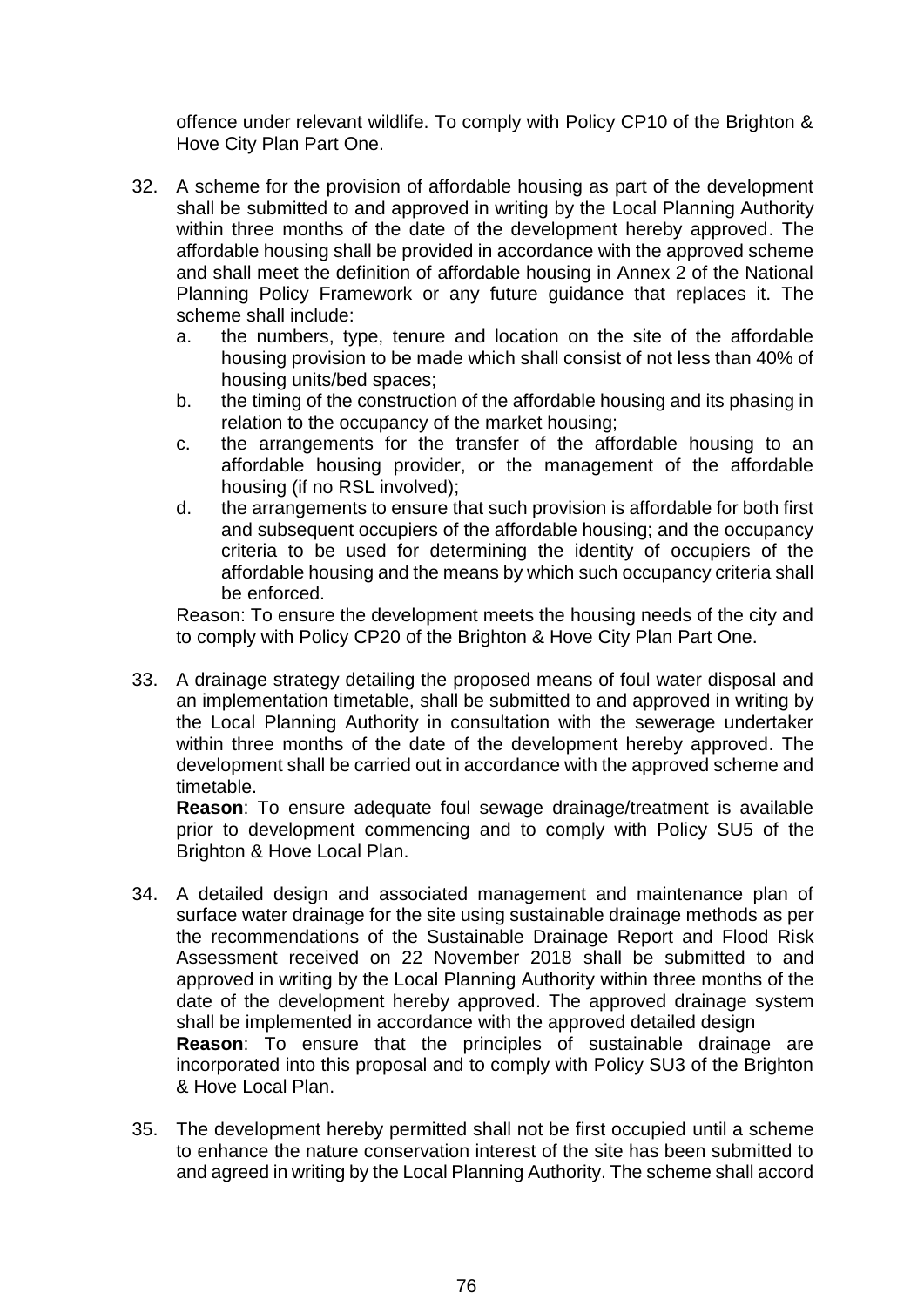with the standards described in Annex 6 of SPD 11 and shall be implemented in full prior to the first occupation of the development hereby approved and thereafter retained.

**Reason**: To increase the biodiversity of the site, to mitigate any impact from the development hereby approved and to comply with Policy CP10 of the Brighton & Hove City Plan Part One and SPD11: Nature Conservation and Development.

- 36. The development hereby permitted shall not be occupied until details showing the type, number, location and timescale for implementation of the compensatory bird boxes has been submitted to and approved in writing by the Local Planning Authority. The scheme shall then be carried out in strict accordance with the approved details and thereafter retained. **Reason**: To safeguard these protected species from the impact of the development and ensure appropriate integration of new nature conservation and enhancement features in accordance with Policies QD18 of the Brighton & Hove Local Plan and CP10 of the Brighton & Hove City Plan Part One and SPD11: Nature Conservation and Development.
- 37. An additional dormouse survey is required to ascertain absence or presence and the extent to which they could be affected by the development hereby approved. The findings of the surveys shall be submitted to and approved in writing by the Local Planning Authority within three months of the date of the development hereby approved, and shall include suitable mitigation measures. **Reason**: The submitted surveys did not meet the minimum effort to have confidence in a negative result. The outcome of the surveys will determine if a license is required. To ensure that any adverse environmental impacts of development are mitigated and compensated and in accordance with Policies QD18 of the Brighton & Hove Local Plan and CP10 of the Brighton & Hove City Plan Part One.
- 38. The works shall be carried out in accordance with the Biodiversity Method Statement (BMS) approved under BH2021/03024 and shall be retained in that manner thereafter. **Reason**: To protected habitats and species identified in the ecological surveys

from adverse impacts during construction and in accordance with Policies QD16 and QD18 of the Brighton & Hove Local Plan and CP10 of the Brighton & Hove City Plan Part One.

- 39. The works shall be carried out in accordance with the Ecological Design Strategy (EDS) approved under BH2021/03024 and all features shall be retained in that manner thereafter. **Reason**: To ensure that any adverse environmental impacts of development are mitigated and compensated and to provide a net gain for biodiversity in accordance with Policies QD18 of the Brighton & Hove Local Plan and CP10 of the Brighton & Hove City Plan Part One.
- 40. A Landscape and Ecological Management Plan (LEMP) shall be submitted to, and approved in writing by, the local planning authority prior to the occupation of the development. The content of the LEMP shall include the following: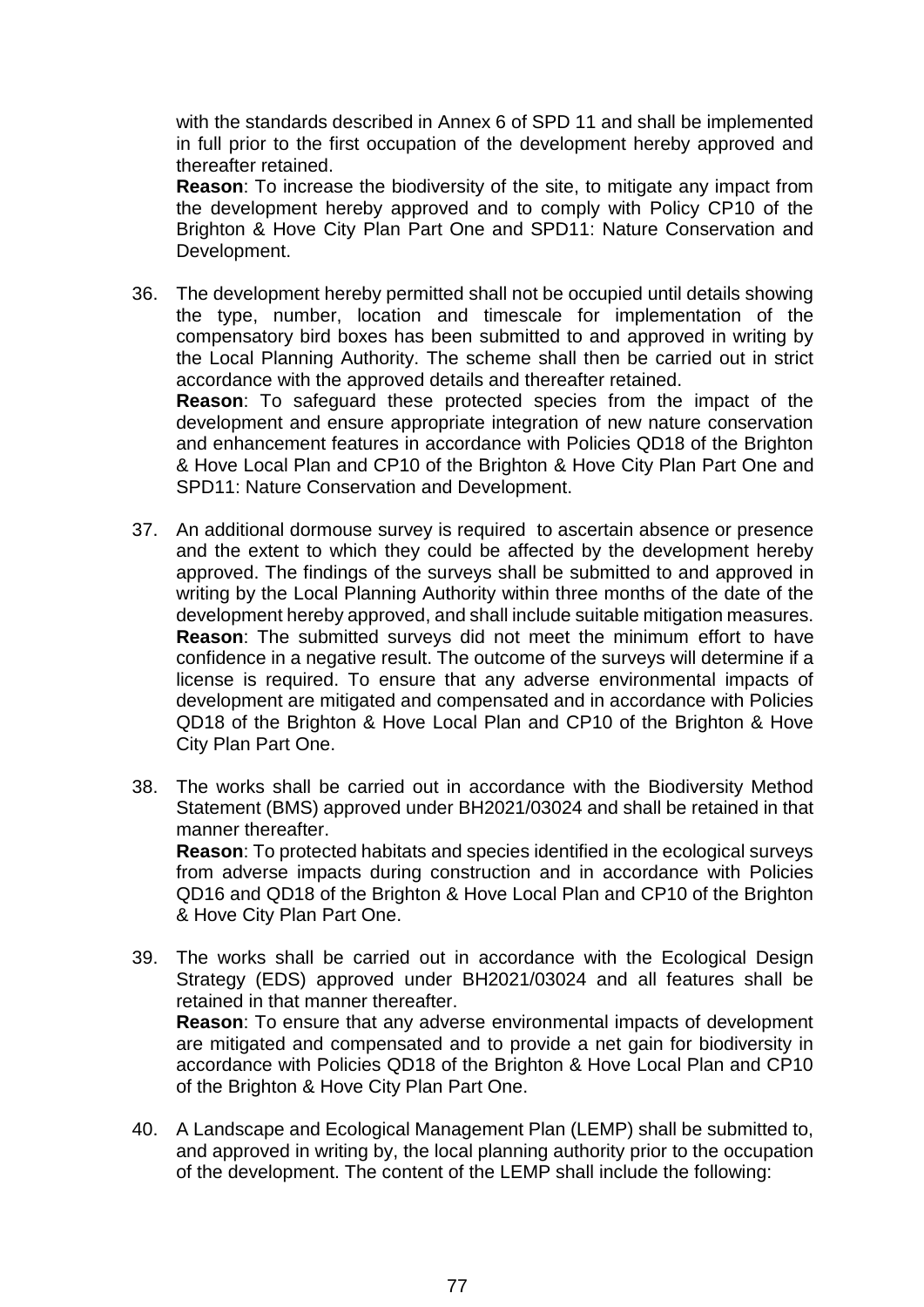- a) description and evaluation of features to be managed;
- b) ecological trends and constraints on site that might influence management;
- c) aims and objectives of management;
- d) appropriate management options for achieving aims and objectives;
- e) prescriptions for management actions, together with a plan of management compartments;
- f) preparation of a work schedule (including an annual work plan capable of being rolled forward over a five-year period;
- g) details of the body or organisation responsible for implementation of the plan; and
- h) ongoing monitoring and remedial measures.

The LEMP shall also include details of the legal and funding mechanism(s) by which the long-term implementation of the plan will be secured by the developer with the management body(ies) responsible for its delivery. The plans shall also set out (where the results from monitoring show that conservation aims and objectives of the LEMP are not being met) how contingencies and/or remedial action will be identified, agreed and implemented so that the development still delivers the fully functioning biodiversity objectives of the originally approved scheme. The approved plan will be implemented in accordance with the approved details.

**Reason:** Biological communities are constantly changing and require positive management to maintain their conservation value. The implementation of a LEMP will ensure the long term management of habitats, species and other biodiversity features and to accord with Policies QD15, QD27, NC3 of the Brighton & Hove Local Plan and CP10 of the Brighton & Hove City Plan Part One.

41. Details of active play and learning equipment to be provided in the equipped area/s of play shall be submitted to and approved in writing by the Local Planning Authority within three months of the date of the development hereby approved. The approved equipment shall be installed before the first occupation of the development or its completion, whichever is sooner. **Reason**: To ensure the provision of satisfactory equipped area/s of play and for the amenities of the development, in accordance with the provisions of

Policies HO5 the Brighton & Hove Local Plan and CP10 of City Plan Part One.

42. A scheme for protecting the proposed dwellings from noise from the A27 and Coldean Lane shall be submitted to and approved by the Local Planning Authority within three months of the date of the development hereby approved. As per the recommendation contained within the Environmental Noise Survey and Acoustic Design Statement Report produced by Hann Tucker Associates (Reference: 25354/ADS1- Rev 3 and dated 13th November 2019), an alternative ventilation scheme which does not require the opening of windows to provide fresh air flow and background ventilation is required. Each unit shall utilise a whole dwelling ventilation scheme incorporating suitable acoustic attenuation. The specification of glazing units shall also be provided.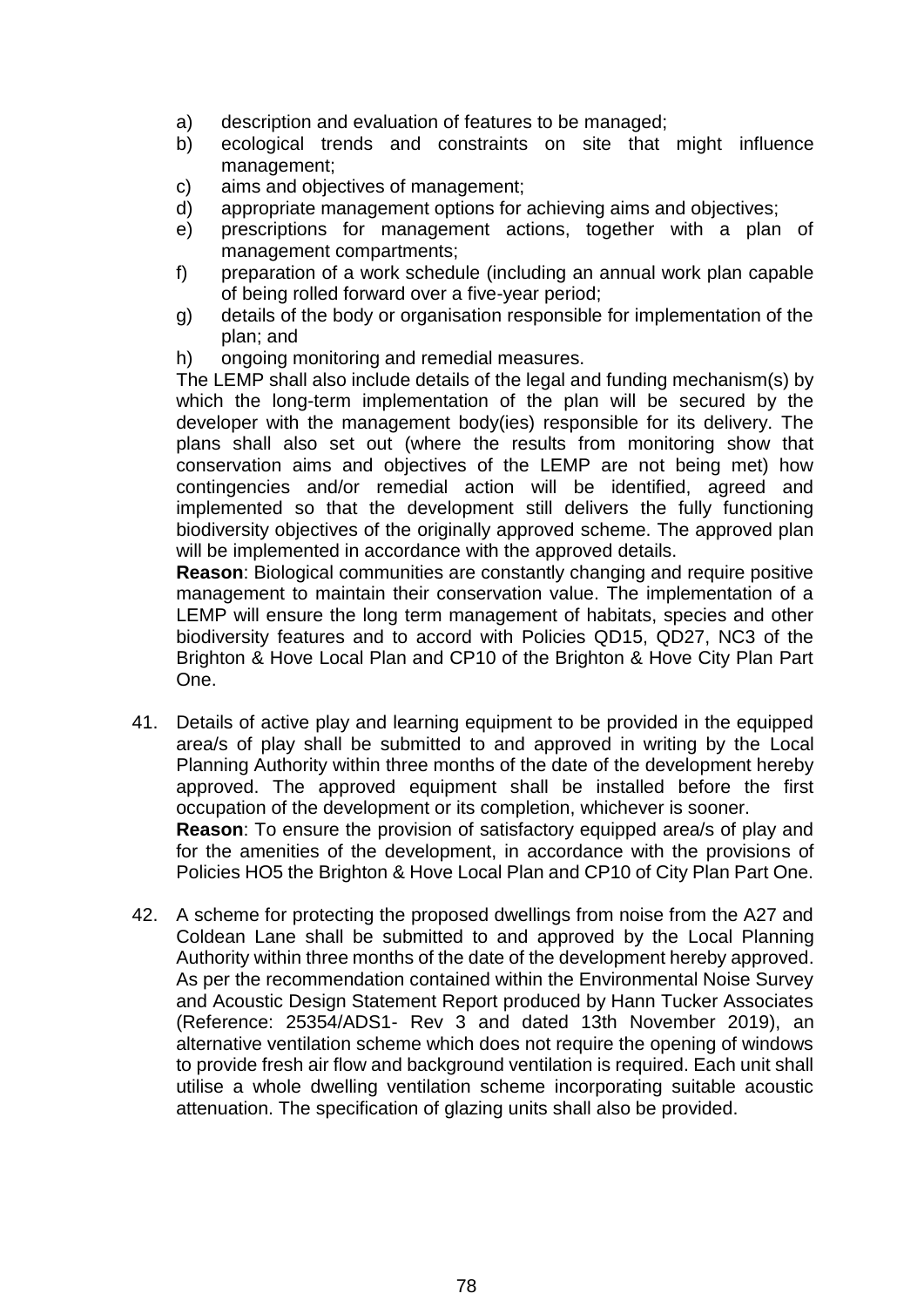**Reason**: To safeguard the amenities of the existing properties and future occupiers of the proposed development and to comply with Policies SU10 and QD27 of the Brighton & Hove Local Plan.

- 43. If notified that the results of further intrusive site testing and site walk over by a geotechnical engineer are such that site remediation is required, then:
	- A detailed scheme for remedial works and measures to be undertaken to avoid risk from contaminants and/or gases when the site is developed and proposals for future maintenance and monitoring. Such a scheme shall include nomination of a competent person to oversee the implementation of the works.
	- The development hereby permitted shall not be occupied or brought into use until there has been submitted to the local planning authority a written verification report by a competent person that any remediation scheme required and approved under the provisions of condition 1. has been implemented fully in accordance with the approved details (unless varied with the written agreement of the local planning authority in advance of implementation).
	- Unless otherwise agreed in writing by the local planning authority the verification report shall comprise:
		- a) Built drawings of the implemented scheme;
		- b) Photographs of the remediation works in progress;
		- c) Certificates demonstrating that imported and/or material left in situ is free from contamination.

**Reason**: To safeguard the amenities of the future occupiers of the development and to comply with Policies SU10 and QD27 of the Brighton & Hove Local Plan.

44. The works shall be carried out in accordance with the details approved under BH2021/00808 and the approved system and infrastructure shall be provided as part of the ground and construction works.

**Reason**: To ensure the site is network ready and to comply with the sustainability requirements of Policy CP8 of the Brighton & Hove City Plan Part One.

Informatives:

- 1. In accordance with the National Planning Policy Framework and Policy SS1 of the Brighton & Hove City Plan Part One the approach to making a decision on this planning application has been to apply the presumption in favour of sustainable development. The Local Planning Authority seeks to approve planning applications which are for sustainable development where possible.
- 2. The applicant is advised that advice regarding permeable and porous hard surfaces can be found in the Department of Communities and Local Government document 'Guidance on the permeable surfacing of front gardens' which can be accessed on the DCLG website [\(www.communities.gov.uk\)](http://www.communities.gov.uk/).
- 3. The applicant is advised to contact the Council's Streetworks Team (permit.admin@brighton-hove.gov.uk 01273 290729) for necessary highway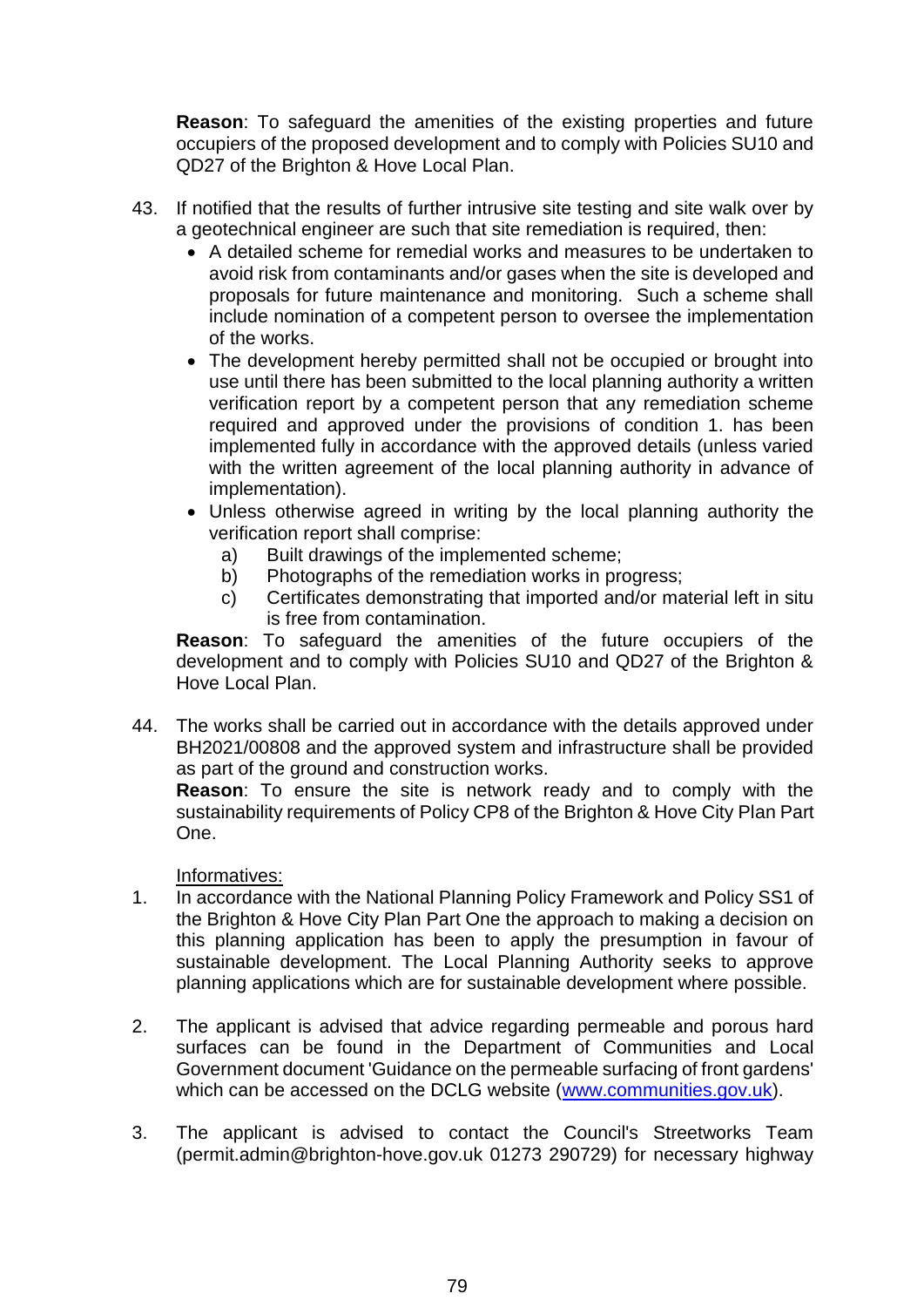approval from the Local Highway Authority prior to any works commencing on the adopted highway to satisfy the requirements of the condition.

- 4. The applicant is advised that accredited energy assessors are those licensed under accreditation schemes approved by the Secretary of State (see Gov.uk website); two bodies currently operate in England: National Energy Services Ltd; and Northgate Public Services. The production of this information is a requirement under Part L1A 2013, paragraph 2.13.
- 5. The water efficiency standard required under Condition 24 is the 'optional requirement' detailed in Building Regulations Part G Approved Document (AD) Building Regulations (2015), at Appendix A paragraph A1. The applicant is advised this standard can be achieved through either: (a) using the 'fittings approach' where water fittings are installed as per the table at 2.2, page 7, with a maximum specification of 4/2.6 litre dual flush WC; 8L/min shower, 17L bath, 5L/min basin taps, 6L/min sink taps, 1.25L/place setting dishwasher, 8.17 L/kg washing machine; or (b) using the water efficiency calculation methodology detailed in the AD Part G Appendix A.
- 6. The applicant is advised to consult with the sewerage undertaker to agree a drainage strategy including the proposed means of foul water disposal and an implementation timetable. Please contact Southern Water, Southern House, Yeoman Road, Worthing, West Sussex, BN13 3NX (tel 0330 303 0119), or [www.southernwater.co.uk.](http://www.southernwater.co.uk/)
- 7. The applicant is advised that a formal application for connection to the public sewerage system is required in order to service this development. To initiate a sewer capacity check to identify the appropriate connection point for the development, please contact Southern Water, Southern House, Yeoman Road, Worthing, West Sussex, BN13 3NX (tel 0330 303 0119), or [www.southernwater.co.uk.](http://www.southernwater.co.uk/)
- 8. The applicant is advised that an agreement with Southern Water, prior to commencement of the development, the measures to be undertaken to divert/protect the public water supply main. Please contact Southern Water, Southern House, Yeoman Road, Worthing, West Sussex, BN13 3NX (tel 0330 303 0119), or [www.southernwater.co.uk.](http://www.southernwater.co.uk/)
- 9. The applicants are advised that badgers may be present on site. Badgers and their setts are protected under the Protection of Badgers Act 1992. It is a criminal offence to kill, injure or take badgers or to interfere with a badger sett. Should a sett be found on site during construction, work should stop immediately and Natural England should be contacted on 0300 060 0300.
- 10. Under section 1 of the Wildlife and Countryside Act 1981 any person who intentionally injures a wild bird, or damages or destroys the nest of any bird while that nest is in use or being built is guilty of an offence. This means that works to trees with nests in them should be timed to avoid the bird nesting season if possible, generally April to September.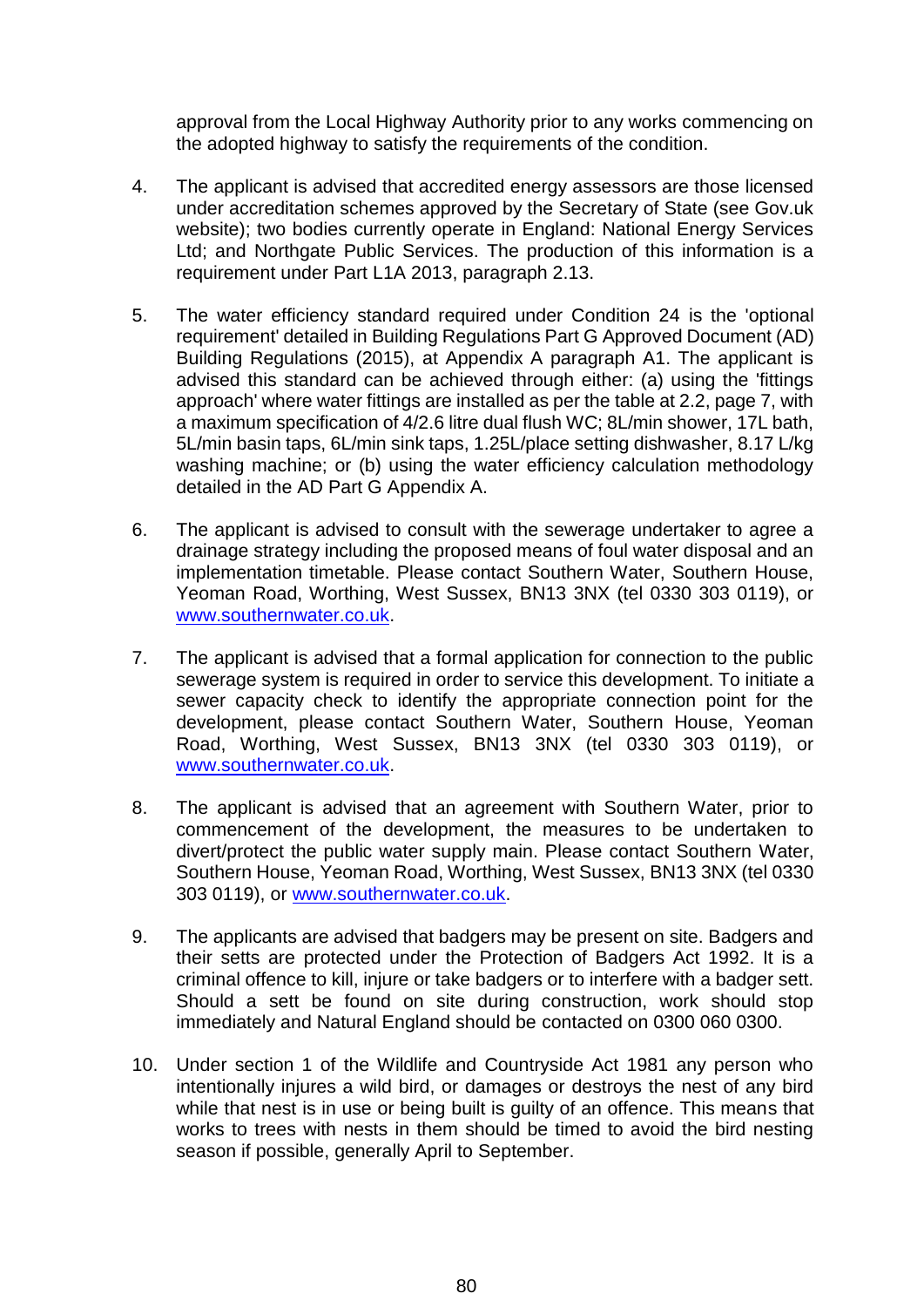The Wildlife and Countryside Act 1981 (as amended) states that all birds (except those listed in schedule 2 of the Act), their nests and eggs are protected by law. It is an offence to intentionally or recklessly kill, injure or take any wild bird, or damage or destroy the nest of any wild bird whilst it is in use or being built. For this reason tree work should not be undertaken during the nesting season (broadly March to August) unless a survey for nesting birds confirms their absence.

Please note that any approval given to by the Council does not give an exemption from the requirements to comply with the Wildlife and Countryside Act 1981 (as substituted by the Countryside and Rights of Way Act 2000) or any Acts offering protection to wildlife. Of particular note is the protection offered to bats, birds and their nests, whilst being built or in use. Should you require any further information on this subject please contact Natural England on 0300 060 3900 or [enquiries@naturalengland.org.uk.](mailto:enquiries@naturalengland.org.uk)

11. Bats are protected under the Wildlife & Countryside Act 1981 and subsequent legislation and it is an offence to deliberately or recklessly disturb them or damage their roosts. Trees should be inspected before any works commence and if the presence of bats is suspected advice will need to be sought from Natural England via the Bat Line on 0845 1300228. Further advice on bats is available from The Bat Conservation Trust (020 7627 2629).

You are advised that a tree has the potential to support roosting bats. Bats and their roosts are legally protected under the Wildlife and Countryside Act 1981 (as amended), the Countryside and Rights of Way Act 2000 and the Conservation (Natural Habitats, etc) Regulations 1994. It is an offence to disturb or harm a bat, or damage, destroy or obstruct any place used by bats for shelter, whether they are present or not. Further advice on bats can be obtained from Natural England on 01476 584800.

12. The applicant is advised that no mechanical excavation is allowed within 3 metres either side of the Southern Gas Networks pipeline. Vehicle crossings over the pipeline should be kept to a minimum and must be crossed at 90 degrees. The crossing will require the agreement of Southern Gas Networks (SGN) and may require design and calculations, as evidence to prove there is minimal added stress to the pipeline. Method statements must be agreed before works commence.

The pipeline is of prime importance to gas supplies of this area. It is essential that the applicant complies with the restrictions detailed below and in the SGN/W1/SW/2 in order to protect plant and equipment and for the safety of the applicant's operatives. A SGN representatives must contacted before any works commence. Further guidance/restrictions are detailed below:

- 1. No mechanical excavation is allowed within 3 metres each side of the pipeline.
- 2. No plant or storage of equipment shall be made within any easement strip.
- 3. If any metallic pipes or cables are being laid in proximity to gas pipelines then interference testing will be required, the cost of which to be borne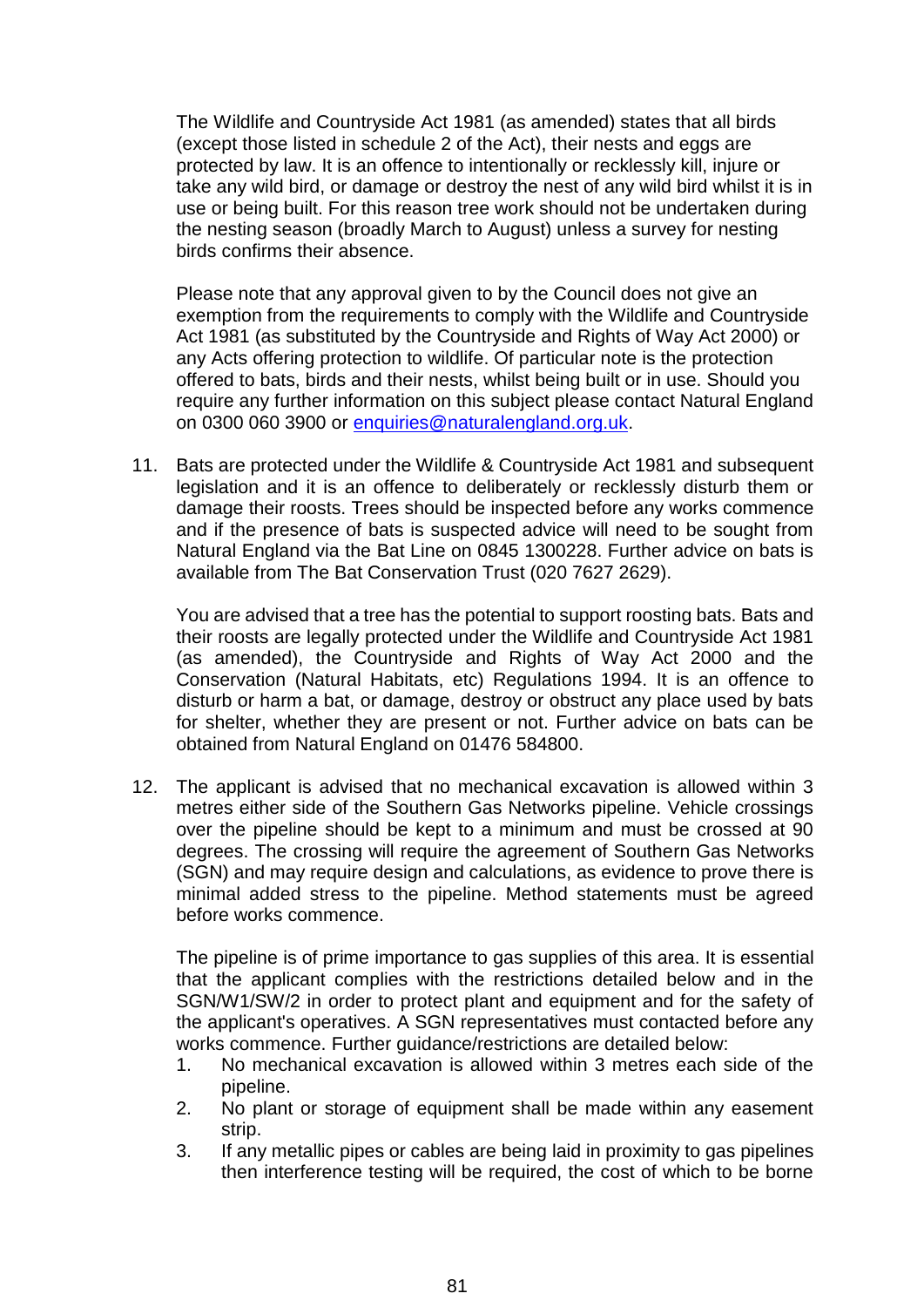by the promoter of the works. A minimum clearance of 600mm is required.

- 4. All precautions stated in publication SGN/WI/SW2 (Safe Working in the Vicinity of High Pressure Gas Pipelines) shall be fully complied with in all respects. Acceptance of SGN/WI/SW2 shall be acknowledged by the responsible site person signing and returning the form Appendix A (back page) to the SGN representative contacted in (7).
- 5. No thrust boring shall take place within 3 meters of the pipeline.
- 6. All planting within the easement strip should comply with 'Notes for Guidance on Tree Proximity'.
- 7. Before commencing work on site you must contact SGN's Pipeline Maintenance Section on the number above at least three days before work commences. A Southern Gas Networks representative will then contact you to arrange to visit site. Details of working near to highpressure gas pipelines can then be discussed.
- 8. Pipeline sections that are planned and agreed by SGN to be permanently covered (i.e. by road surface) will require a coating survey. SGN will repair any indicated coating defects free of charge. The survey costs will be borne by the promoter of the works. Prior to any surface cover cathodic protection coupons and reference cells will require installation at no cost to SGN.
- 9. This pipeline is cathodically protected and as such has test cables located in test posts, were these to be lost through this work we would look to you for remedial action at no cost to SGN.
- 10. Intrusive construction methods will require an agreed method statement prior to work starting.
- 11. Any extended period of SGN site supervision my incur charges to the applicant. These will be charged based on visiting times, materials and occurrences. The Applicant will be informed when these come into effect and be invoiced direct.
- 12. Any piling or boreholes within 15 metres of the pipeline may require vibration monitoring. No piling or boreholing must take place within 3 metres of the pipeline.

## **2. SITE LOCATION**

- 2.1. This triangular-shaped application site of approximately 3.38 hectares is located to the north east side of Coldean Lane and noticeably rises up the steep slopes of the coombe toward the cutting of the A27 bypass. The site is contained by mature trees, the remnants of former woodlands. Varley Halls, an existing Halls of Residence for university students, is located downhill to the to the southeast of the site on Chalvington Close. Works in relation to the approved development (see relevant history) commenced 31 May 2021.
- 2.2. The site is not within a conservation area, although the Stanmer Village Conservation Area is located on the other side of the A27 bypass, and does not contain any listed buildings. Despite severance by the A27 bypass, the site remains parts of the Grade II Stanmer Park Registered Historic Park and Garden. The site is designated as Open Space, a Nature Improvement Area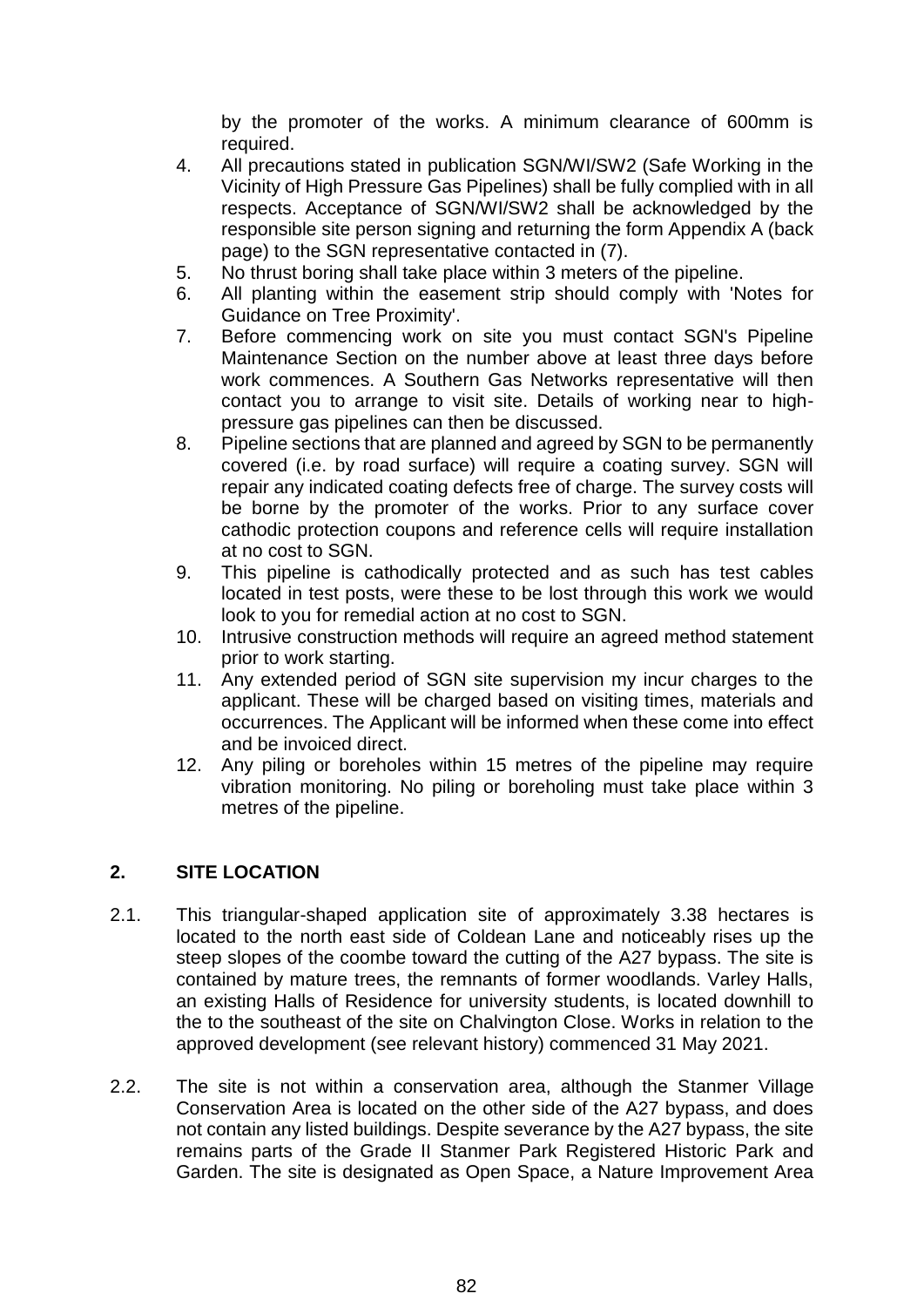(NIA) and a Local Wildlife Site (LWS) by reason of being a proposed Local Nature Reserve (LNR). Part of the site is also identified as 'Urban Fringe' and it is within a Source Protection Zone and an Archaeological Notification Area.

## **3. RELEVANT HISTORY**

3.1. **BH2018/03541**: Erection of 2no seven storey buildings and 4no six storey buildings (including lift overruns) to provide 242no residential dwellings (C3), 162 car parking spaces, 365 cycle parking spaces, new access from Coldean Lane; associated landscaping incorporating areas of play/amenity space/active learning and substations. Approved 23 March 2020

## **4. APPLICATION DESCRIPTION**

- 4.1. Planning permission is sought for the variation of Conditions 1 and 13 of application BH2018/03541 to allow alterations to the following:
	- Site access, from a central reservation lane on Coldean Lane for northbound vehicles to turn right into the site to left in only;
	- Elevations in respect of the addition of support posts to all six blocks and a slight reduction in the height of Block A;
	- The removal of 19 further trees, result in changes to the arboricultural documentation; and
	- The updating of outstanding pre-commencement conditions (nos. 4, 18, 30, 32, 33, 34, 37, 41 and 42) because works have commenced on site.

# **5. REPRESENTATIONS**

- 5.1. **Two (2)** objections were received, raising the following concerns:
	- Local residents were assured that the treeline along Coldean Land would be protected to act as a visual and safety screen. The proposed removal of another 19 mature trees is an absolute disgrace.
	- Why were the drainage and detailed groundwork information not available at the time of the original report?
	- This poorly planned and poorly executed housing development is turning out to be a vastly different from expected.
	- A valuable wildlife site has now been completely destroyed, healthy trees are being felled and the danger from the continual fast traffic on Coldean Lane is only now being taken seriously.
	- It will be years before the 'early mature' trees can function as mature trees.

## **6. CONSULTATIONS**

## **External**

6.1. **Brighton and Hove Archaeological Society**: Suggestion to contact the County Archaeologist for their recommendations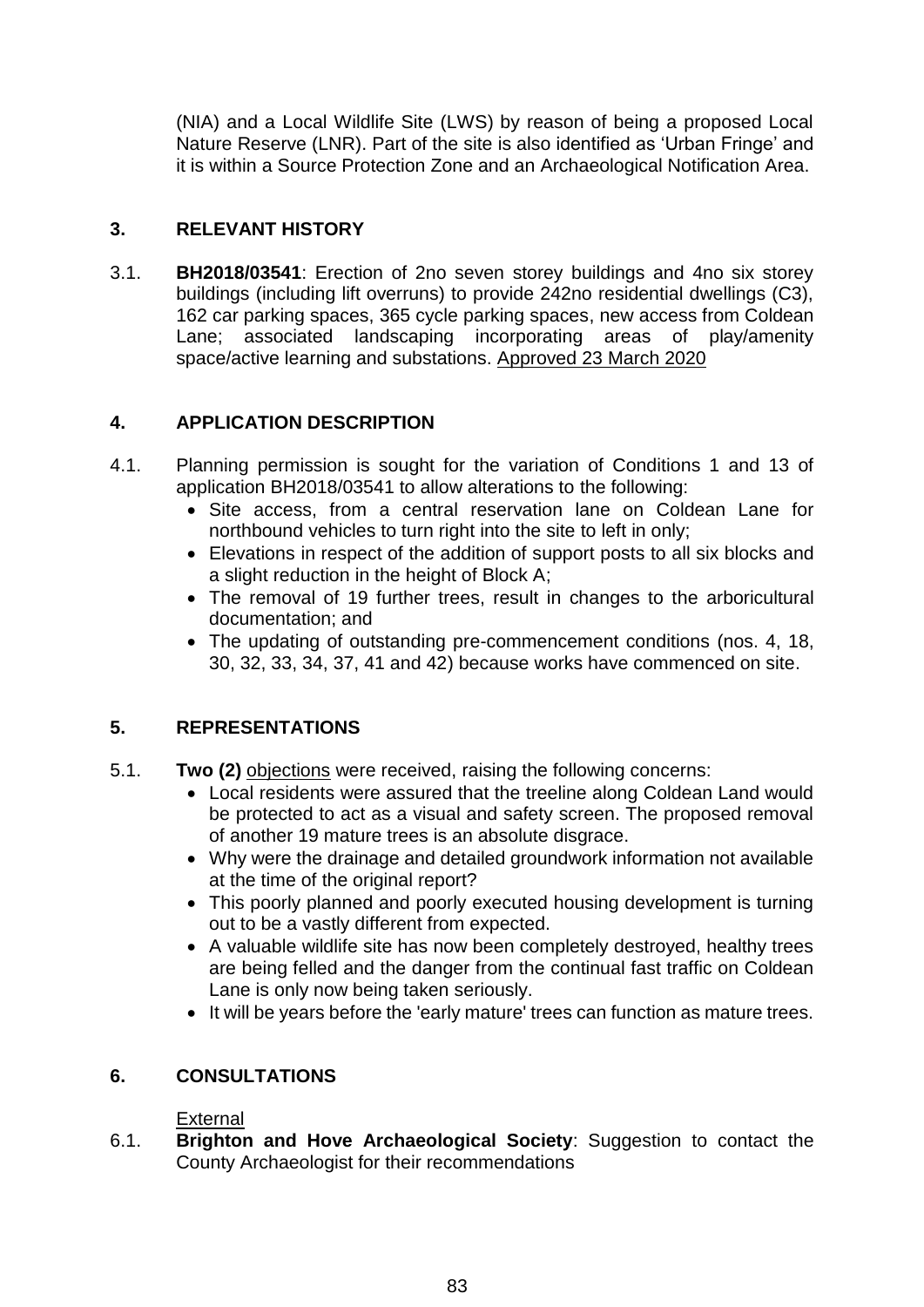- 6.2. **County Archaeology**: No significant archaeological remains are likely to be affected by these proposals
- 6.3. **Ecology**: Support, subject to the recommended mitigation being implemented
- 6.4. **South Downs National Park Authority (SDNPA)**: The continued intention to provide a pedestrian crossing and refuge is welcomed and, where it is necessary for trees to be removed, replacement planting of a suitable native species mix should be sought elsewhere within the site.

Internal

- 6.5. **Arboriculture**: A commitment to plant an appropriate amount of compensatory trees through the discharge of the landscaping condition is acceptable given that elm disease and ash dieback has dramatically increased the proposed removals.
- 6.6. **Heritage**: No comments
- 6.7. **Highways**: Recommend approval

## **7. MATERIAL CONSIDERATIONS**

- 7.1. In accordance with Section 38 (6) of the Planning and Compulsory Purchase Act 2004, this decision has been taken having regard to the policies and proposals in the National Planning Policy Framework, the Development Plan, and all other material planning considerations identified in the "Considerations and Assessment" section of the report.
- 7.2. Section 66(1) of the Planning (Listed Buildings and Conservation Areas) Act 1990
- 7.3. The development plan is:
	- Brighton & Hove City Plan Part One (adopted March 2016);
	- Brighton & Hove Local Plan 2005 (retained policies March 2016);
	- East Sussex, South Downs and Brighton & Hove Waste and Minerals Plan (adopted February 2013);
	- East Sussex, South Downs and Brighton & Hove Waste and Minerals Sites Plan (adopted February 2017);
	- Shoreham Joint Area Action Plan (October 2019)
- 7.4. Due weight has been given to the relevant retained policies in the Brighton & Hove Local Plan 2005 according to their degree of consistency with the NPPF.

## **8. RELEVANT POLICIES**

The National Planning Policy Framework (NPPF)

Brighton & Hove City Plan Part One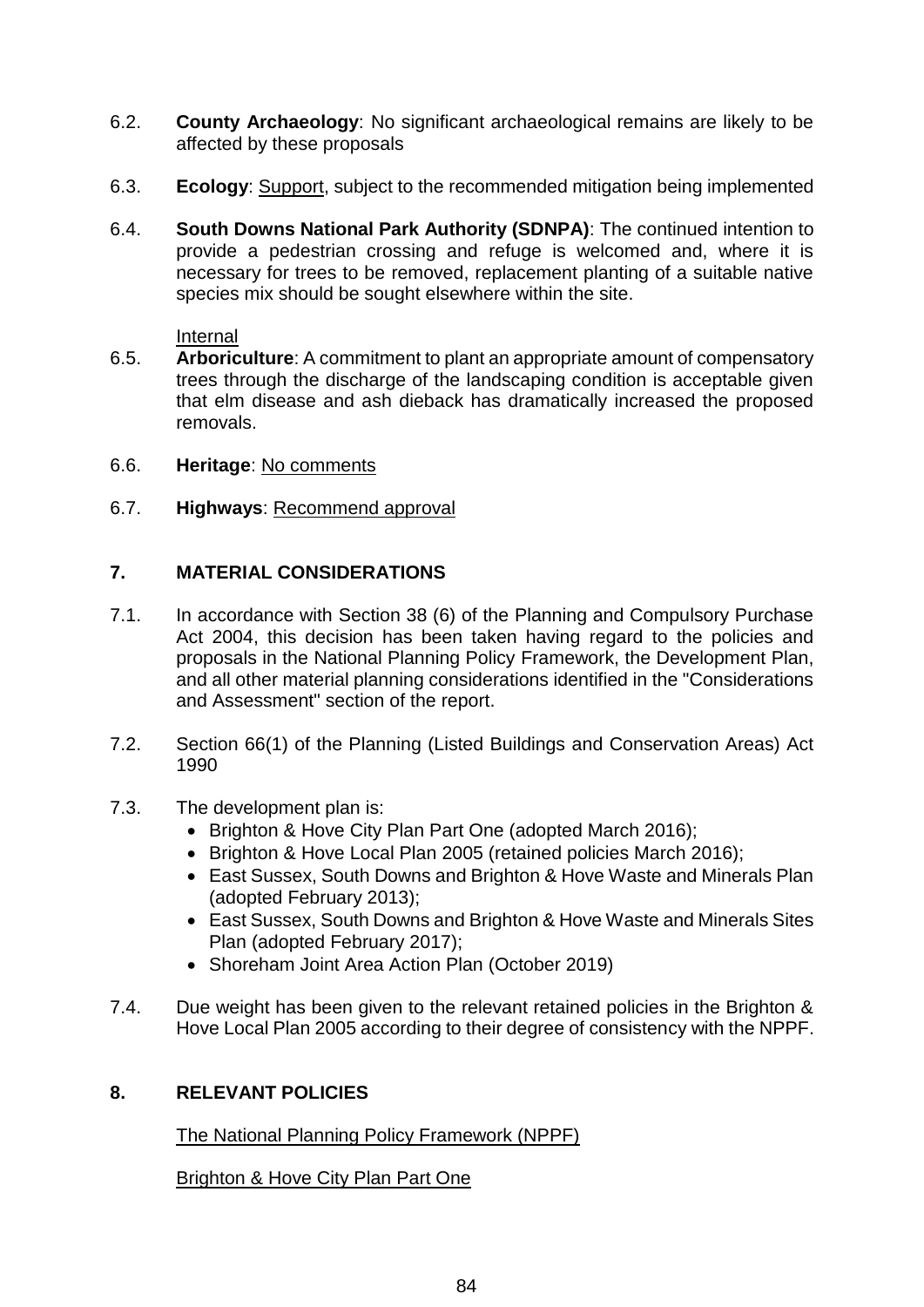SS1 Presumption in Favour of Sustainable Development CP9 Sustainable transport CP10 Biodiversity CP12 Urban design CP13 Public streets and spaces

Brighton & Hove Local Plan (retained policies March 2016)

TR7 Safe Development SU3 Water resources and their quality QD15 Landscape design QD16 Trees and hedgerows QD18 Species protection QD27 Protection of amenity NC3 Local Nature Reserves (LNRs)

#### Brighton & Hove City Plan Part 2:

Policies in the Proposed Submission City Plan Part 2 do not carry full statutory weight but are gathering weight as the Plan proceeds through its stages. They provide an indication of the direction of future policy. Since 23 April 2020, when the Plan was agreed for submission to the Secretary of State, it has gained weight for the determination of planning applications. The weight given to the relevant CPP2 policies considered in determining this application is set out in the Considerations and Assessment section below where applicable.

- DM18 High quality design and places
- DM20 Protection of Amenity
- DM22 Landscape Design and Trees
- DM33 Safe, Sustainable and Active Travel
- DM37 Green Infrastructure and Nature Conservation
- DM42 Protecting the Water Environment

Supplementary Planning Documents

SPD06 Trees and Development Sites

SPD11 Nature Conservation and Development

## **9. CONSIDERATIONS & ASSESSMENT**

9.1. The main considerations in the determination of this application relate to design, trees, landscaping and ecology, neighbouring amenity and highways.

## **Design:**

- 9.2. The design alterations include the addition of support posts to all six blocks and a slight reduction in the height of Block A;
- 9.3. Support posts are proposed to the two central sets of balconies as well as to the inner sides of the outer-most balconies on the front elevation to all six blocks. To the left side elevation, an additional support post is proposed to the front wrap-around balconies. There are four sets of balconies to the rear elevation and each of them would feature another support post. The balcony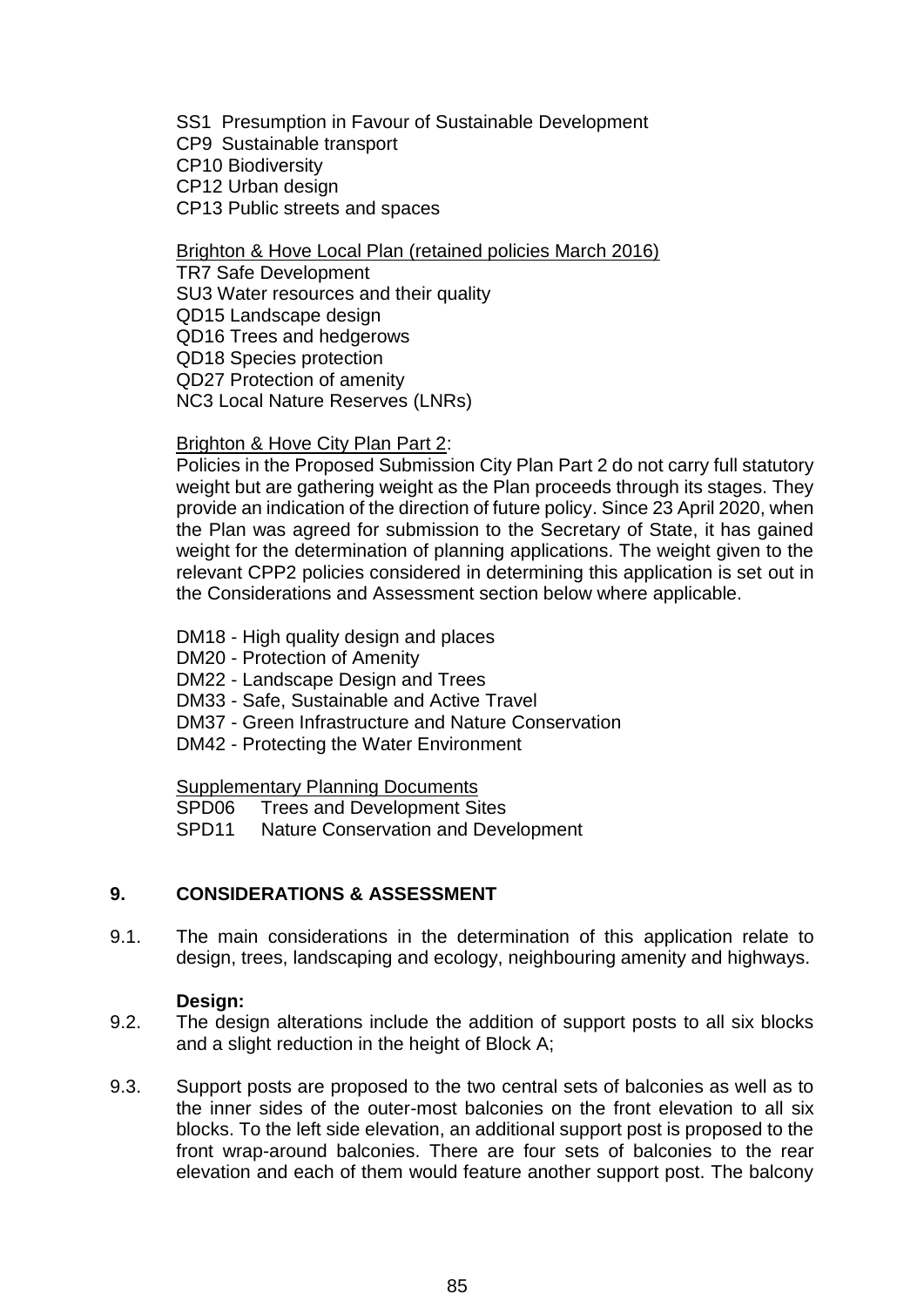posts are proposed to be steel and painted anthracite grey (RAL 7016) to match the approved posts as well as the window frames and doors. Given that these are required for structural reasons following detailed design following permission being granted and that their design matches the approved support posts, no objections are raised on aesthetic grounds.

- 9.4. There is also proposed to be a slight reduction in the height of the front and rear parapets of Block A. Given this is negligible, no objections are raised.
- 9.5. As such, the proposed alterations would be compliant with City Plan Part One Policy CP12 and emerging Policy DM18 of City Plan Part Two as well as paragraphs 130 and 135 of the NPPF. These mean that developments are visually attractive as a result of good architecture, create places that are safe and their quality is not materially diminished between permission and completion, as a result of changes being made to the permitted scheme.

#### **Trees, Landscaping and Ecology:**

- 9.6. The approved Arboricultural Impact Assessment (AIA) required the removal of 43 trees largely on the basis of sound arboricultural management and not as a result of the proposed development. The 62 trees proposed to be felled, both as part of this application and as approved, would be a mixture of category B, C and U and it is noted that three of the B category trees have significant folia dieback due to Dutch Elm Disease.
- 9.7. It is also noted that there has been an outbreak of ash dieback, which has decimated trees along the frontage to Coldean Lane. None of these were subject to any kind of protection, by way of a Tree Preservation Order or by condition.
- 9.8. The approved landscaping drawings proposed 200 new trees to be planted given that it had already been anticipated that some additional trees may need to be felled. In this case, due to the revised location of the drainage outfall (discharge point), to facilitate the construction of the bellmouth entrance, conflict with a footpath and parking bays, the external ground having to be cut back to allow the construction of the buildings and trees not being worthy of retention due to existing defects, 19 additional trees woill be felled.
- 9.9. 29 trees were felled due to disease previously, four are proposed to be removed as a result of the disease spreading, two are proposed to be removed due to defects and 13 would be removed due to the proposed changes.
- 9.10. Based on a measurement of trees trunks, the 33 trees to be removed have been categorised in terms of their maturity. 5 of these would be young, 1 young to semi mature, 9 semi mature, 1 semi to early mature, 13 early mature and 4 mature.
- 9.11. Condition 10 of BH2018/03541 required a detailed landscaping scheme to include "{\i a schedule detailing sizes and numbers/densities of all proposed trees/plants including details of tree pit design, use of guards or other protective measures and confirmation of location, species and sizes, nursery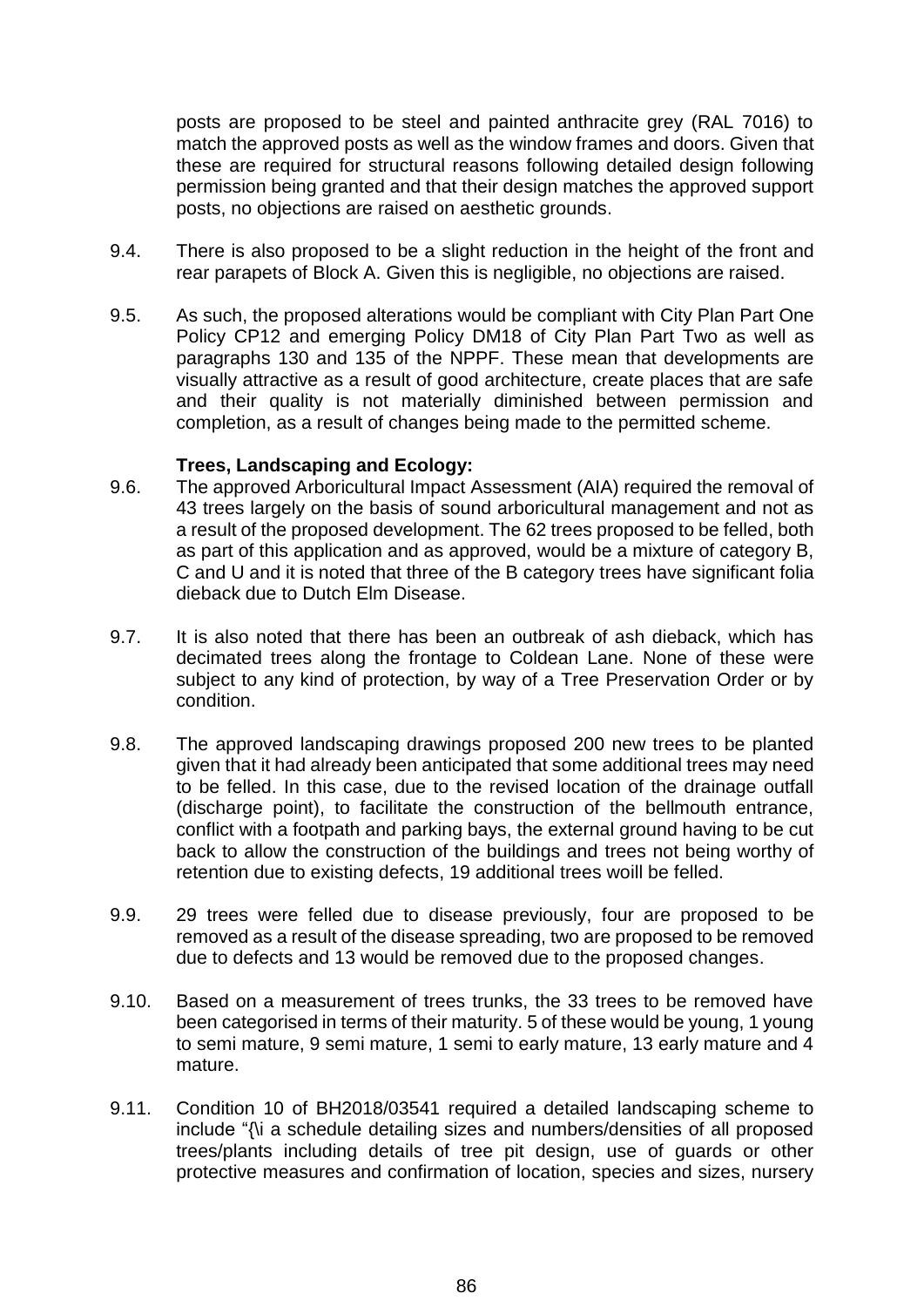stock type, supplier and defect period}". It will therefore be ensured that the developer plants an appropriate amount of compensatory trees through the discharge of this condition. This is considered acceptable on this particular site.

9.12. Although the tree loss is regrettable, it is not considered to significantly impact on the agreed ecological mitigation for the site. The drainage run buffer is just over 10m from an inactive outlier badger sett, which was recently closed due to the location of the drainage outfall, and an even greater distance from the main sett badger, which is still active. This is considered acceptable. It should be noted that the Biodiversity Method Statement (BMS), the Ecological Design Strategy (EDS) and Landscape and Ecological Management Plan (LEMP) were updated to account for the badger setts and drainage changes, resulting in the re-discharge of Conditions 38 and 39 (ref. BH2021/03024). An ecologist would oversee the digging of the excavation trenches for the proposed new foul outfall, but it is not safe to hand dig excavations at a depth of 2m. As such, the impact on ecology is considered acceptable.

## **Impact on Neighbouring Amenity:**

- 9.13. Paragraph 130 of the NPPF outlines that planning decisions should ensure that developments create places that promote health and well-being, with a high standard of amenity for existing and future users.
- 9.14. It is considered that there would be no material impact on amenity from the proposed changes in line with Local Plan Policies SU10 and QD27 and emerging CPP2 Policy DM20 (which can be given significant weight).

## **Impact on Highways:**

- 9.15. The main change is to the site access. This was approved with a central reservation lane on Coldean Lane for northbound vehicles to turn right into the site. Vehicles exiting the site could only turn left towards the south. Following discussions with the Local Highways Authority (LHA), highways safety concerns have been raised in respect of a build-up or tail-back of vehicles heading northbound being created by traffic waiting to turn into the site, and vehicles travelling southbound from the A27 roundabout tending to do so at high speed. The revised site access of left in only is considered to resolve this issue. Vehicles exiting the site could still turn left as well as right now that the central reservation lane is no longer proposed.
- 9.16. It is considered necessary to revise Condition 18 regarding street design on the basis that a Road Safety Audit would not be necessary because the single street within the development is primarily for car park access in a low speed environment, it is not a through route and would not be adopted by the LHA. It is worth noting that a RSA has been undertaken for the works on the existing public (adopted) highway. The retention of the pedestrian island is supported.
- 9.17. All other highways issues can be resolved through a S278 Agreement and therefore the revised proposal would result in an acceptable impact on the local highways network.